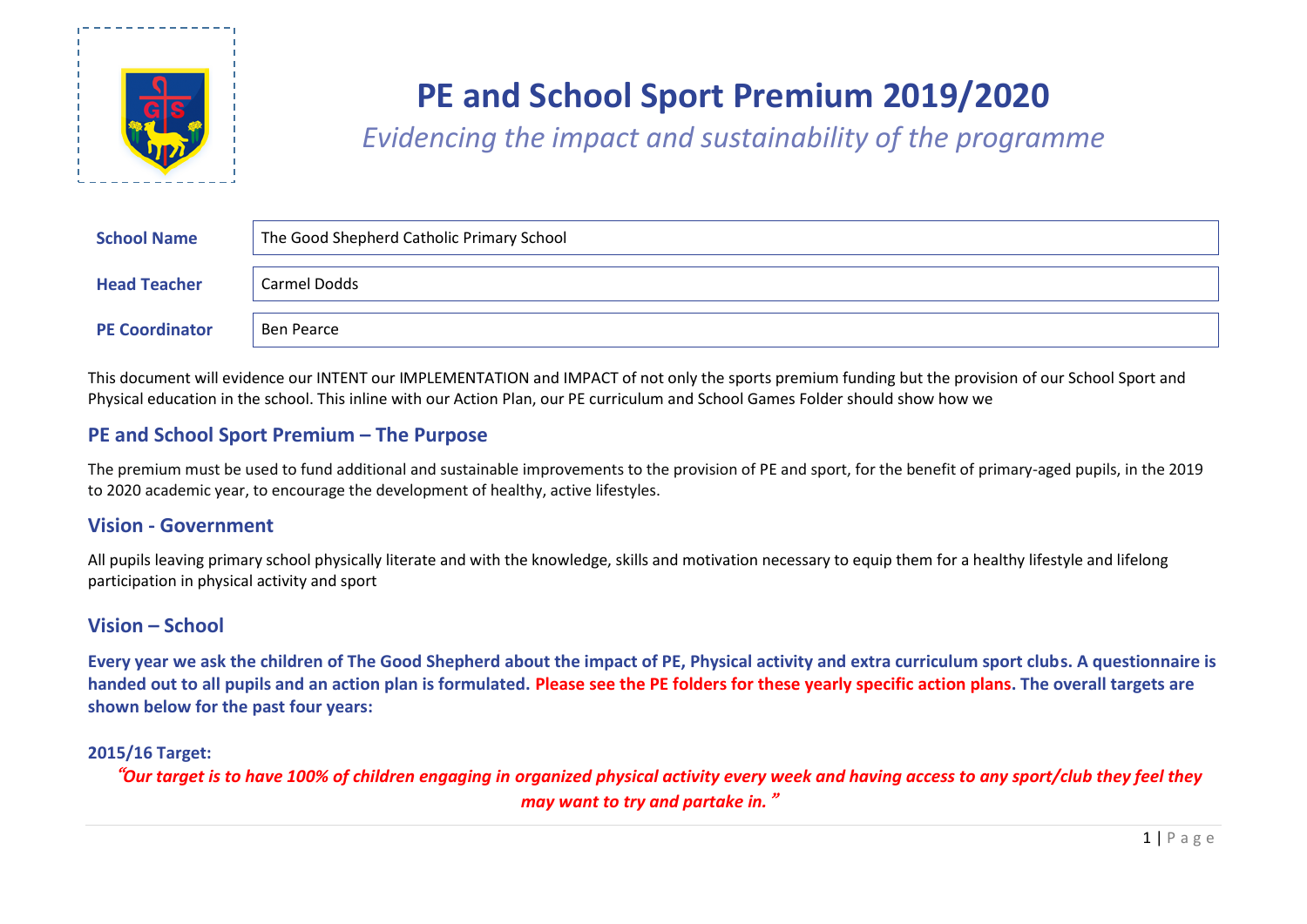## **2016/17 target:**

## **"Motivate our children to not only engage in PE lessons to reach their potential, but to inspire them to continue their development and look to progress further"**

### **2017/18 Target:**

The Good Shepherd has had the most success ever recorded in school sport and PE. We continue to grow from strength to strength through this progressive plan. We now feel to just have one main target doesn't really specify what we are doing so we have decided to have targets specific to the sports development pyramid that is relevant to sport in school. Using Foundation, Participation and Performance as our grouping of criteria.

#### **Foundation (taking part for FUN stage of School Sport):**

*100% of all students Years 1-6 to not only take part in PE and Afterschool activity but to enjoy what they are doing*

**Participation (Taking part in School PE Competition e.g Inter Year and School Games Level 2 Competition):**

*Enter a record number of School games competitions and School Sport events to provide a record number of children having access to these* 

*events*

**Performance (not just entering but having success in School Games Level 2 and Level 3 events, routes for elite sports clubs):**

 *Achieve record performance in Level 2 School games events and provide channels and accessibility for those looking to become an Elite Athlete*

**Every single one of the above targets was achieved.** 

**For 2018/19 we felt the above targets are brilliant in hitting all criteria. So our aim was pretty simple, all of the above again, with a little change so:**

**Foundation (taking part for FUN stage of School Sport):**

 **All pupils take part in at least 2 hours of PE, an afterschool club and engage in classroom activity during national curriculum time. (using tools such as BBC real movers, Go noodle and Just dance programs.**

**Participation (Taking part in School PE Competition e.g Inter Year and School Games Level 2 Competition):**

*Enter a record number of School games competitions and School Sport events to provide a record number of children having access to these* 

*events*

**Performance (not just entering but having success in School Games Level 2 and Level 3 events, routes for elite sports clubs):**

 *Achieve record performance in Level 2 School games events and provide channels and accessibility for those looking to become an Elite Athlete*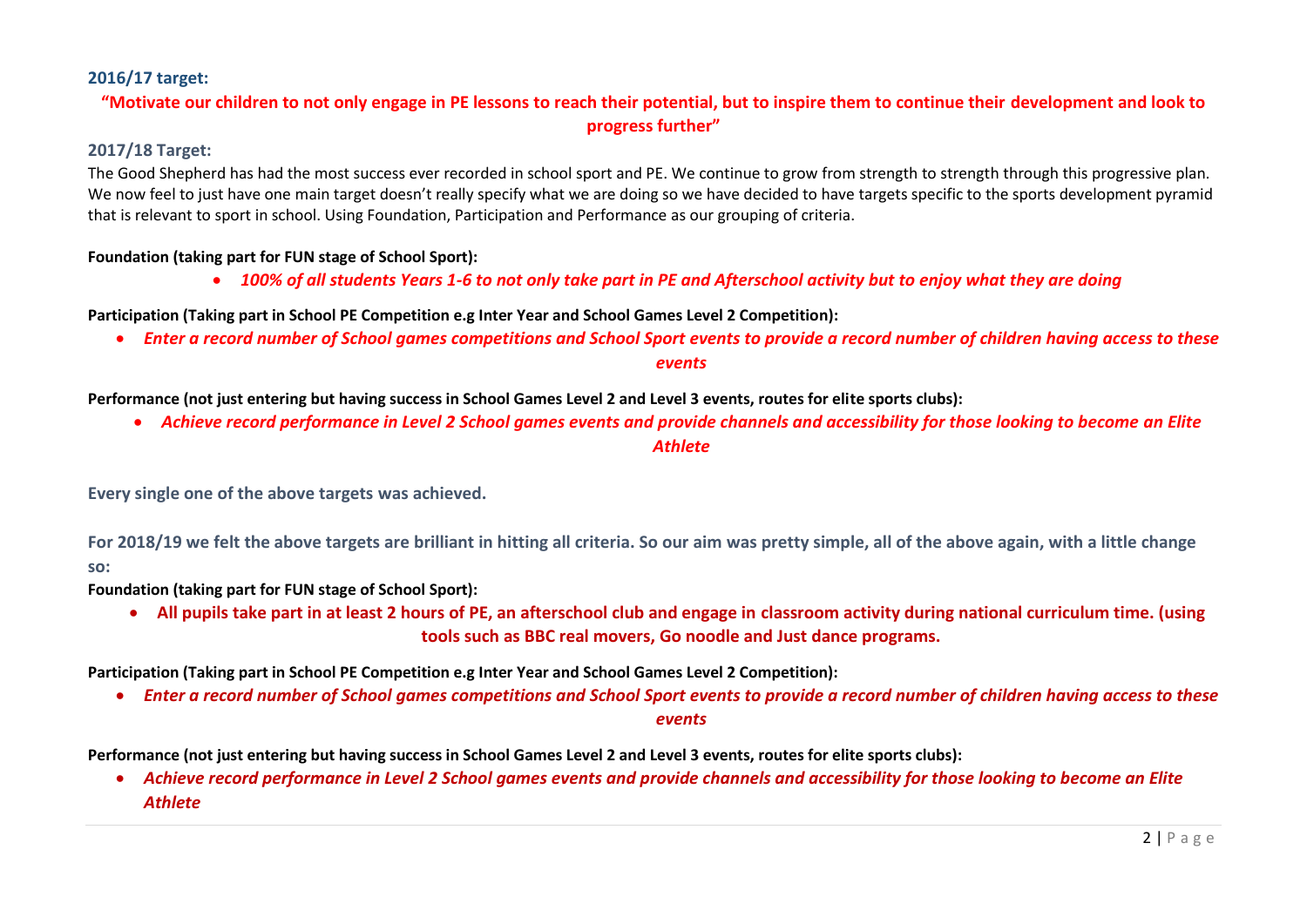## **2019/2020 Targets:**

## **Foundation (taking part for FUN stage of School Sport):**

 **All children are provided with 2 hours of high-quality PE, with focus on enjoyment and giving children a positive experience of sport, being active and living a healthy lifestyle.**

## **Participation (Taking part in School PE Competition e.g Inter Year and School Games Level 2 Competition):**

 **Provide new and unique opportunities during school PE time and afterschool for children to experience different sports/activities and challenges. Enter level 2 competitions giving the channels for gifted and talented children to excel but also those less active the opportunity to represent the school in an enjoyable setting.**

## **Performance (not just entering but having success in School Games Level 2 and Level 3 events, routes for elite sports clubs):**

 **Pupils are provided the opportunities to be well prepared for school competition. They compete with the school values and show outstanding sportsmanship during competition with other schools. A result of this will be high performances in challenging competition.**

## **Objectives**

Schools must use the funding to make **additional and sustainable** improvements to the quality of physical education (PE), physical activity and sport they offer. This means that The Good Shepherd will use the premium to:

i) Develop or add to the PE, physical activity and sport activities that your school already offers

ii) Build capacity and capability within the school to ensure that improvements made now will benefit pupils joining the school in future year The table below shows what we actually spent last year. For 2019/20 the majority of what was spent will stay consistent with a few alterations. **(Staying sustainable but making a few additions)** See below.

| <b>Actual Spending 2018/19</b> | Cost  |
|--------------------------------|-------|
| <b>Coach transport</b>         | £530  |
| <b>NTSSF</b>                   | £300  |
| <b>SSP</b>                     | £250  |
| <b>NFL Football Kit</b>        | £500  |
| <b>School games day</b>        | £300  |
| <b>Lunch Clubs</b>             | £2280 |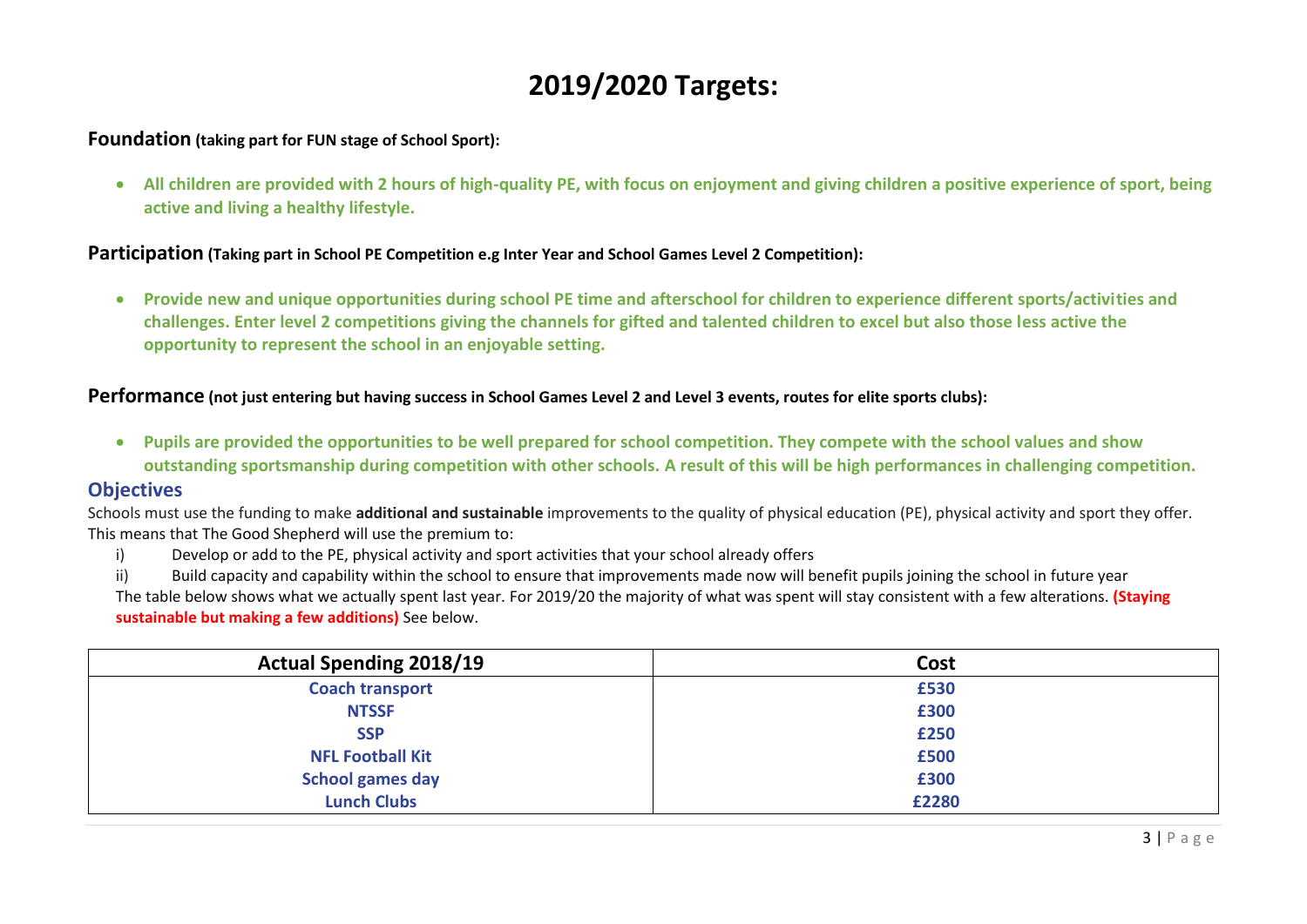| <b>Steve Biss Tennis Club</b>                                          | £420              |  |
|------------------------------------------------------------------------|-------------------|--|
| <b>Swimming Proficiency</b>                                            | £2316             |  |
| <b>Premier Star Readers</b>                                            | £1020             |  |
| <b>Sports Star Club</b>                                                | £1140             |  |
| <b>Sports Clubs</b>                                                    | £2280             |  |
| <b>Specialist PE lessons</b>                                           | £4560             |  |
| <b>G and T development, Sport Leader and Behaviour reward sessions</b> | £3400             |  |
|                                                                        |                   |  |
| <b>Total</b>                                                           | £18996 Leaves £24 |  |

This year more of the funding will be spent on Northampton Town FC providing the premier stars program, with no money spent on the behaviour reward sessions. There will be more of a focus this year on upskilling our teachers in PE, using funding for team teaching, observations and specialist 1 to 1 support during PE lessons. Changes highlighted in red. We will also be increasing our swimming provision, making sure pupils in year 5 have access to a lesson every school week where possible.

| 2019/20 What we plan to spend with this year's premium                | <b>Proposed costs:</b>                                                                                    |
|-----------------------------------------------------------------------|-----------------------------------------------------------------------------------------------------------|
| funding                                                               |                                                                                                           |
| <b>Coach transport</b>                                                | £530                                                                                                      |
| <b>NTSSF</b>                                                          | £300                                                                                                      |
| <b>SSP</b>                                                            | £250                                                                                                      |
| <b>School games day</b>                                               | £300                                                                                                      |
| Lunch Clubs (x3)                                                      | £2280                                                                                                     |
| <b>Steve Biss Tennis Club</b>                                         | £420                                                                                                      |
| <b>Swimming Proficiency</b>                                           | £2316                                                                                                     |
| <b>Premier Star Readers</b>                                           | £3230                                                                                                     |
| <b>Sports Star Club</b>                                               | £1140                                                                                                     |
| G & T Sports Clubs (x2)                                               | £2280                                                                                                     |
| Specialist PE lessons with opportunity for Teachers to upskill        | £4560                                                                                                     |
| <b>G ad T development, Sport Leader and Behaviour reward sessions</b> | This cost left for any other opportunity (Likely Sports kit/equipment to<br>sustain provision £1000 left) |
|                                                                       | Proposed cost: £18606 (including £1000)                                                                   |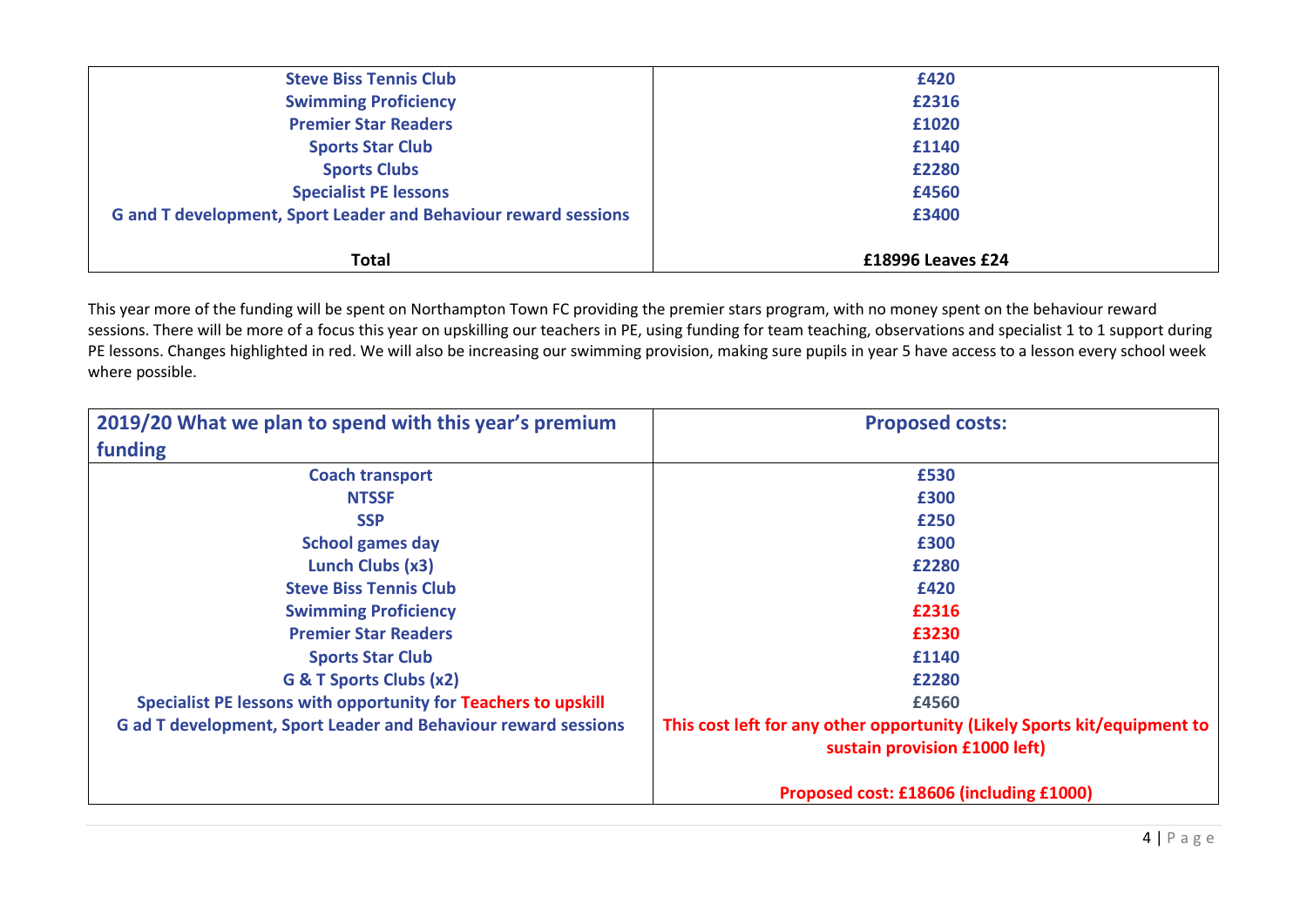## **Key outcome indicators; updated for 2019/2020**

#### **Schools can use the funding to secure improvements in the following indicators;**

- 1. The engagement of all pupils in regular physical activity the Chief Medical Officer guidelines recommend that all children and young people aged 5 to 18 engage in at least 60 minutes of physical activity a day, of which 30 minutes should be in school
- 2. The profile of PE and sport is raised across the school as a tool for whole-school improvement
- 3. Increased confidence, knowledge and skills of all staff in teaching PE and sport
- 4. Broader experience of a range of sports and activities offered to all pupils
- 5. Increased participation in competitive sport

## **Review of PE and School Sport Premium expenditure 2018/2019**

| Key priorities to date |                                                                                                 | Key achievements / What worked well                                                                                                  | Key Learning / What will change next year (2019/2020)                                                                            |  |  |
|------------------------|-------------------------------------------------------------------------------------------------|--------------------------------------------------------------------------------------------------------------------------------------|----------------------------------------------------------------------------------------------------------------------------------|--|--|
|                        |                                                                                                 | What evidence is there of impact on your objectives                                                                                  | Areas for further improvement and baseline evidence of need                                                                      |  |  |
| 1.                     | The engagement of all                                                                           | Pupils are provided with:                                                                                                            | The huge variety of clubs the children have access too, means                                                                    |  |  |
|                        | pupils in regular<br>physical activity – the<br><b>Chief Medical Officer</b>                    | 2 hours of PE. Taught by highly qualified PE and physical activity<br>teachers. This means every child has access to high quality PE | children get to experience a positive physical environment with<br>no restrictions and barriers to take part.                    |  |  |
|                        | guidelines recommend<br>that all children and                                                   | throughout the year, by motivated and engaging staff who are<br>experts in that field.                                               | The channels are also available for those excelling to go on and<br>progress, if that is what they want to do.                   |  |  |
|                        | young people aged 5 to<br>18 engage in at least 60                                              | 4 Multi choice afterschool sports clubs every week                                                                                   | Every single step of participation is achieved.                                                                                  |  |  |
|                        | minutes of physical<br>activity a day, of which                                                 | 2 gifted and talented afterschool clubs every week                                                                                   | Access to a multitude of clubs- the children actually decide                                                                     |  |  |
|                        | 1 Sports Star club a week for those non-active- the pupils<br>30 minutes should be<br>in school | targeted are through our questionnaire and PE action plan.                                                                           | what clubs are offered through the questionnaires they answer<br>at the start of each year (please see school sport action plan) |  |  |
|                        |                                                                                                 | 3 Lunchtime clubs provided which will include, sports star,<br>gifted and talented and squad practice clubs                          | which clearly shows how the decisions are made through pupil<br>voice.                                                           |  |  |
|                        |                                                                                                 |                                                                                                                                      | The teachers will be targeted in classroom time to have a focus<br>on getting the classroom more active in especially sedentary  |  |  |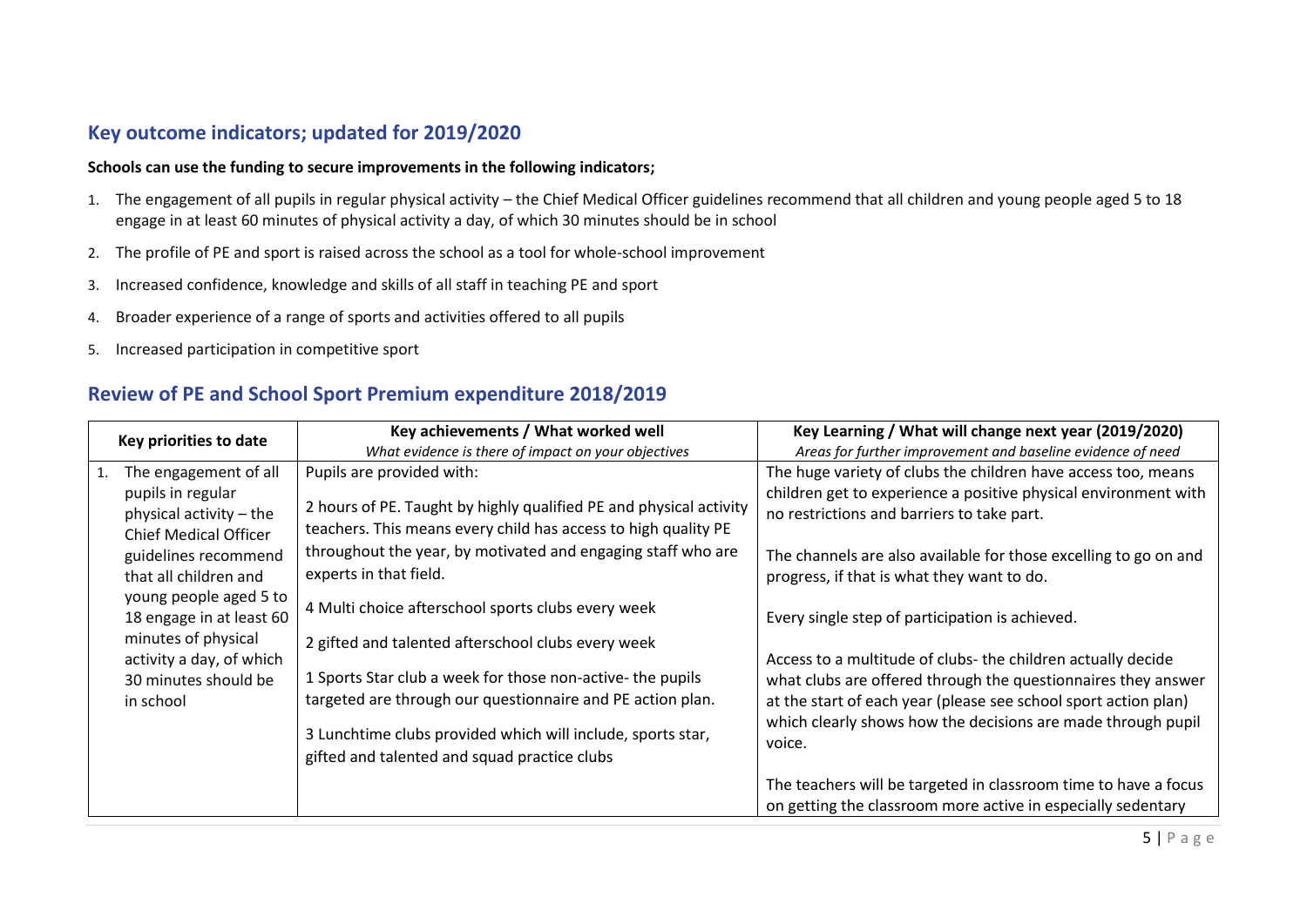| physical activity out of school<br>structure<br>The profile of PE and<br>The school applied for GOLD in school games mark and<br>2.<br>sport is raised across<br>achieved GOLD for the second year running<br>the school as a tool for<br>The school had record breaking results in school<br>$\bullet$<br>whole-school<br>competitions: see results in evidence file<br>improvement<br>Runner up School Sport of the year at the Northampton<br>Town Leisure awards. 2017 and 2018.                                                                                                                                                                                                                                                                                                                                                                                                                                                                                                                                                                          | times, using the active school planner as a tool to create                                                                                                                                                                                                                                                                                                                                                                                                                                                                                                                                                                                                                                                                                                                                                                                                                                                                                                                                                                                                                                                                                                                                                              |
|---------------------------------------------------------------------------------------------------------------------------------------------------------------------------------------------------------------------------------------------------------------------------------------------------------------------------------------------------------------------------------------------------------------------------------------------------------------------------------------------------------------------------------------------------------------------------------------------------------------------------------------------------------------------------------------------------------------------------------------------------------------------------------------------------------------------------------------------------------------------------------------------------------------------------------------------------------------------------------------------------------------------------------------------------------------|-------------------------------------------------------------------------------------------------------------------------------------------------------------------------------------------------------------------------------------------------------------------------------------------------------------------------------------------------------------------------------------------------------------------------------------------------------------------------------------------------------------------------------------------------------------------------------------------------------------------------------------------------------------------------------------------------------------------------------------------------------------------------------------------------------------------------------------------------------------------------------------------------------------------------------------------------------------------------------------------------------------------------------------------------------------------------------------------------------------------------------------------------------------------------------------------------------------------------|
|                                                                                                                                                                                                                                                                                                                                                                                                                                                                                                                                                                                                                                                                                                                                                                                                                                                                                                                                                                                                                                                               |                                                                                                                                                                                                                                                                                                                                                                                                                                                                                                                                                                                                                                                                                                                                                                                                                                                                                                                                                                                                                                                                                                                                                                                                                         |
|                                                                                                                                                                                                                                                                                                                                                                                                                                                                                                                                                                                                                                                                                                                                                                                                                                                                                                                                                                                                                                                               |                                                                                                                                                                                                                                                                                                                                                                                                                                                                                                                                                                                                                                                                                                                                                                                                                                                                                                                                                                                                                                                                                                                                                                                                                         |
| The school initiates a Sports Award Scheme: a great<br>$\bullet$<br>behaviour management tool and motivator for children<br>just to engage in physical activity and school sport.<br>The school used the new sports kit in every sporting<br>event, providing a professional look for the children<br>it.<br>representing the school out of school<br>The school had a record breaking three teams<br>represent the county in sports events this year and<br>came away as 2 time county medallists! (Quicksticks<br>hockey and Quadkids Athletics.)<br>The school has sport achievement assembly's every<br>two weeks taking pride in pupils sporting achievements<br>The school targeted year 5 as their non- active group<br>$\bullet$<br>and used them as a focus group for implementing<br>action this year, using tools such as Go noodle, BBC<br>super movers and just dance for more activity in the<br>classroom.<br>can have.<br>School Sport Specialist have continued to provide outstanding<br>provision, helping support in the following areas: | The school games mark provides an outstanding framework to<br>work alongside as it proves the school are engaging positively in<br>school sport, participation and extra-curricular activity. A<br>framework that will continue to provide guidelines so the<br>school can have specific goals and targets in order to continue<br>improving their provision.<br>The school kit has created a huge positive for representing the<br>school, children for years to come will feel pride in not only<br>representing the school but looking so professional as they do<br>The pilot scheme of an active classroom in year 3 has now<br>meant this has opened to all classes.<br>Every single teacher has access to a number of initiatives that<br>promotes activity in the classroom.<br>Evidence is needed for the school games mark but has meant<br>teachers have become far more aware of the exciting things<br>available to them interactively or not.<br>This is at no extra cost so will continue when funding stops and<br>will keep pushing the positive health benefits physical activity<br>Through the PE premium budget and PPA budget School sport<br>Specialists have hugely improved the quality of PE. |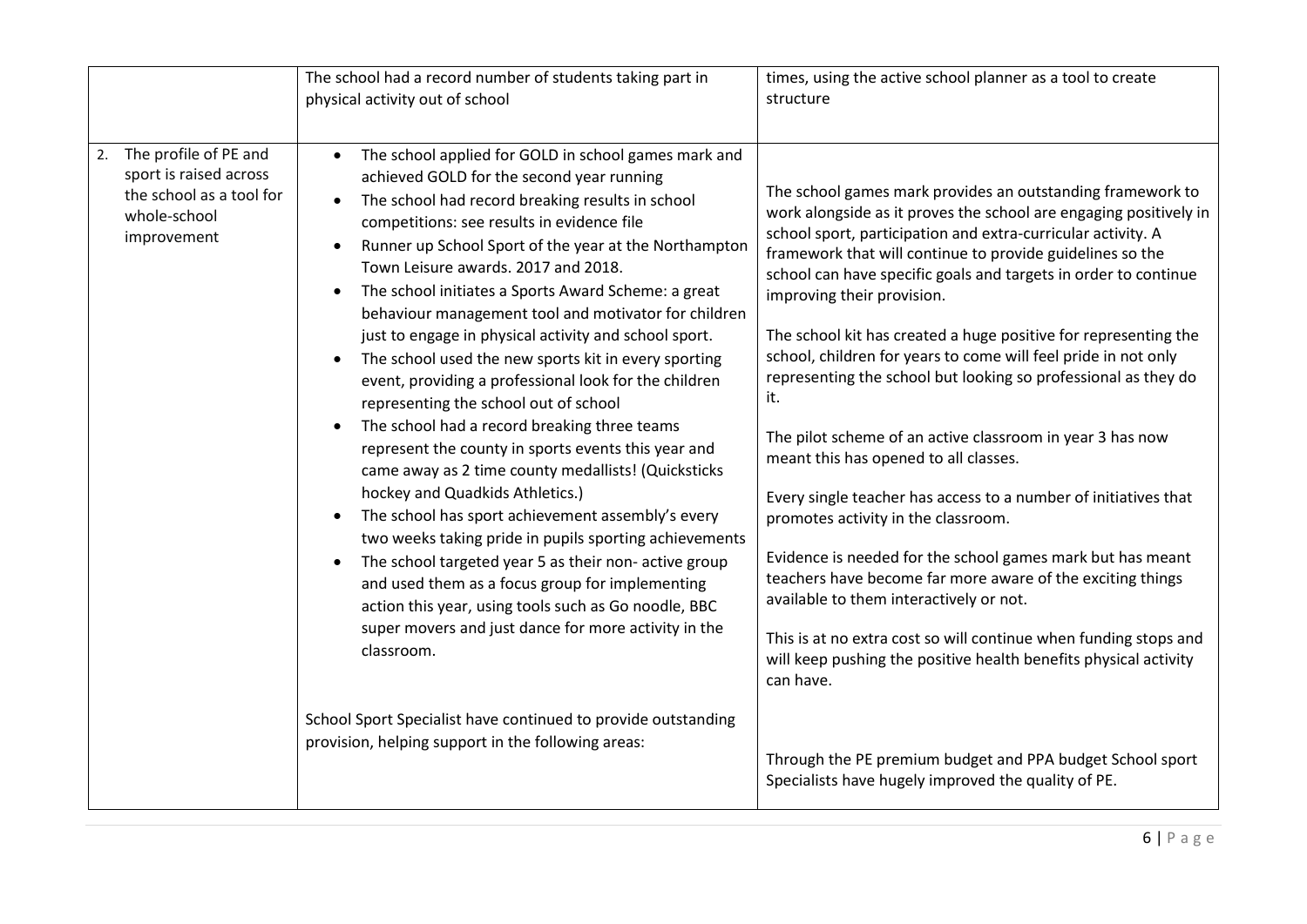|                                                      | 1. Applied and was successful in becoming a WILDCATS<br>CENTRE- where girls can come and play football in a<br>safe environment. (to continue in 19-20)<br>Upskilled teachers in PE<br>3.<br>4. Provided behaviour support PE lessons- a reward for<br>those pupils less engaged in school work.<br>Acted as support for the school PE coordinator<br>5.<br>Ran the school sports game day<br>6.<br>Organised Sports award scheme<br>7.<br>Applied and won premier stars school football kit for<br>8.<br>following year<br>Got sponsorship for school sport kit for 40 pupils!<br>9.<br>10. Sports star: every term a pupil is put up as the sports<br>star of the term- for everyone to see in the school hall. | This should be sustainable as it doesn't rely on the PE funding<br>and means they can continue to help support teachers in<br>upskilling but also continue providing all these clubs,<br>competitions and all around physical activity provision when<br>the funding stops.<br>The wildcats centre creates that base as the school for girls only<br>to come an take part in a club they nay otherwise not have the<br>confidence to do so as it is Girls only. |
|------------------------------------------------------|-------------------------------------------------------------------------------------------------------------------------------------------------------------------------------------------------------------------------------------------------------------------------------------------------------------------------------------------------------------------------------------------------------------------------------------------------------------------------------------------------------------------------------------------------------------------------------------------------------------------------------------------------------------------------------------------------------------------|-----------------------------------------------------------------------------------------------------------------------------------------------------------------------------------------------------------------------------------------------------------------------------------------------------------------------------------------------------------------------------------------------------------------------------------------------------------------|
| 11. Increased confidence,<br>knowledge and skills of | Staff NFL trained                                                                                                                                                                                                                                                                                                                                                                                                                                                                                                                                                                                                                                                                                                 | PE and school sport is now a huge part of the school. Parents take<br>pride in their children coming to the school because of the high-                                                                                                                                                                                                                                                                                                                         |
| all staff in teaching PE                             | Assessed and monitored by SSS                                                                                                                                                                                                                                                                                                                                                                                                                                                                                                                                                                                                                                                                                     | quality provisions in place.                                                                                                                                                                                                                                                                                                                                                                                                                                    |
| and sport                                            | Team teach used with KS1 and KS2                                                                                                                                                                                                                                                                                                                                                                                                                                                                                                                                                                                                                                                                                  | The teachers providing PE lessons and after school clubs are of a very<br>high standard and just means other less experienced teachers can                                                                                                                                                                                                                                                                                                                      |
|                                                      | Helped train and assist pupils to engage in sport competitions                                                                                                                                                                                                                                                                                                                                                                                                                                                                                                                                                                                                                                                    | only improve in their CPD.                                                                                                                                                                                                                                                                                                                                                                                                                                      |
|                                                      | Teachers will be allocated some level 2 competitions to lead<br>and support. So they gain familiarity on what is required and<br>feel comfortable to take children to events in the future.                                                                                                                                                                                                                                                                                                                                                                                                                                                                                                                       | Pupils through the sport leader programme also take a huge role in<br>engaging reception and ks1 in games at lunchtimes. Something else<br>that can continue at no extra cost.                                                                                                                                                                                                                                                                                  |
|                                                      |                                                                                                                                                                                                                                                                                                                                                                                                                                                                                                                                                                                                                                                                                                                   | Teachers this year will be asked to observe and team teach every<br>term with experienced PE teachers, so they are able to upskill and<br>have some CPD.                                                                                                                                                                                                                                                                                                        |
| 12. Broader experience of<br>a range of sports and   | Every single pupil in the school had a chance to experience the                                                                                                                                                                                                                                                                                                                                                                                                                                                                                                                                                                                                                                                   | The sports offered means pupils are excited to try anything new. They                                                                                                                                                                                                                                                                                                                                                                                           |
| activities offered to all                            | following activities/sports this year. Using old favourites and mixing in<br>new games- research carried out by SSS meant these new games were                                                                                                                                                                                                                                                                                                                                                                                                                                                                                                                                                                    | go against the grain in just wanting to play a football match.                                                                                                                                                                                                                                                                                                                                                                                                  |
| pupils                                               | initiated in clubs and PE lessons.                                                                                                                                                                                                                                                                                                                                                                                                                                                                                                                                                                                                                                                                                | The pupils are excited for PE. Only a very small percentage of pupils<br>say they do not enjoy PE. These are all children that had not yet<br>experienced PE by our professionals either, as they were in year 1.                                                                                                                                                                                                                                               |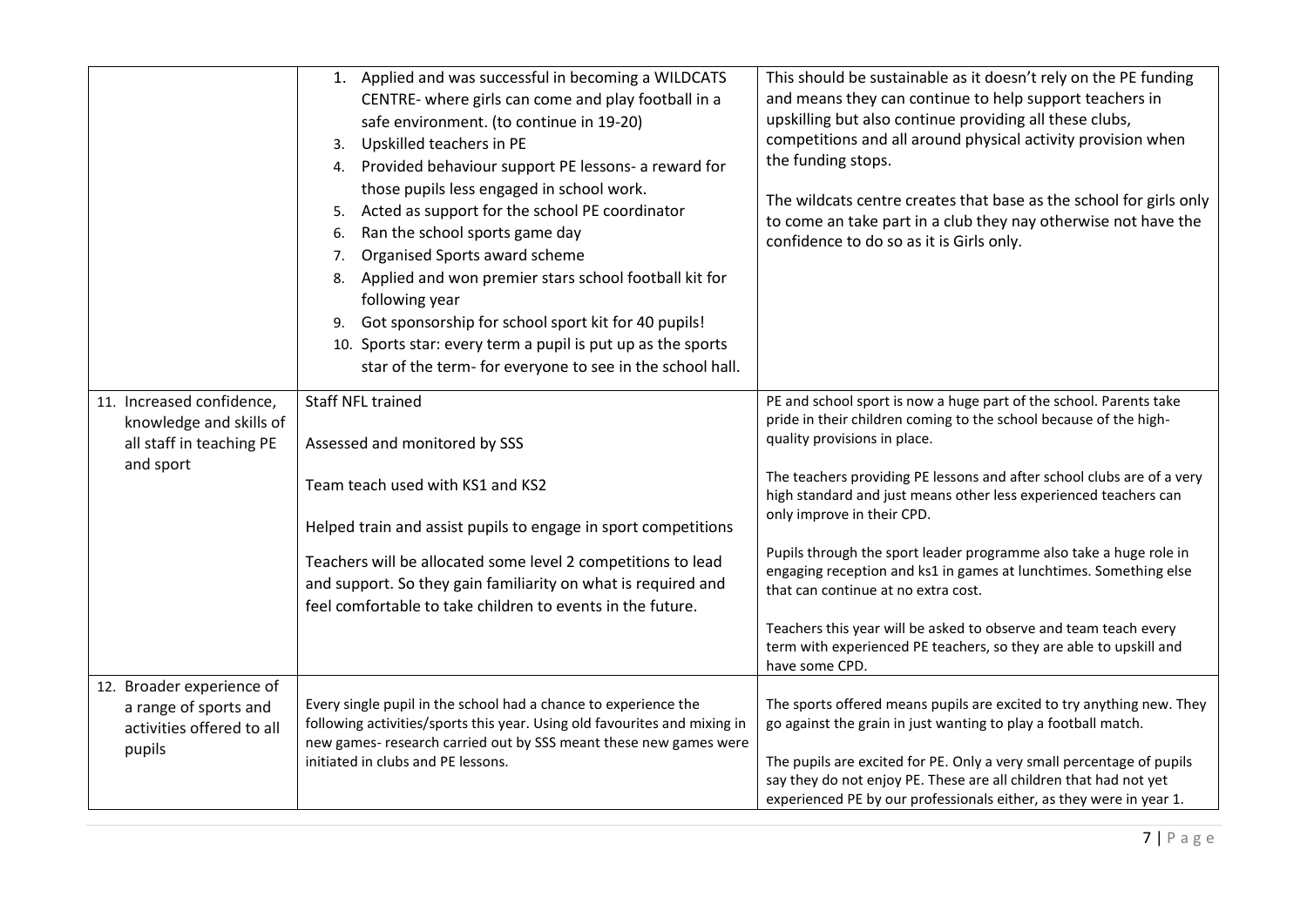|                                                     | 15 "Get more active" clubs - change for life sports stars,<br>$\bullet$<br>healthy heroes, premier stars<br>27 Gifted and Talented clubs- These are clubs to give the<br>$\bullet$<br>opportunity to facilitate our outstanding sports students.<br>These will be either skill sessions building on previous sport<br>skills, or specialist clubs focusing on improving a sports team<br>in preparation for an upcoming competition. This has meant<br>our pupils have been some the most well prepared and<br>successful in the competitions we have entered.<br>25 Choice sport Clubs - Everyone at the Good Shepherd gets<br>the choice to do a sports club. Four of these are offered<br>every half term. The sports offered are usually directly in line<br>with what the pupils have chosen from the activity<br>questionnaires and feedback given to our School Sport Crew<br>(SSOC).<br>Mainstream sports offered in clubs and PE:<br>Dodgeball, Table Tennis, Football, Basketball, Netball, Hockey, Tennis,<br>Badminton, Benchball, Handball, Tag rugby, Dance, Gymnastics, Kwick<br>Cricket, Rounders, Sitting volleyball, Volleyball,<br>New sports pupils got to experience:<br>Crazy Ball<br>Quidditch<br>Hula Hut<br><b>NFL flag Football</b><br>ShuffleBall<br>Cube ball<br>Speedstacking<br><b>Balloon Ball</b><br>Battleships | The pupils want to engage in physical activity but they want to<br>improve. The environment created is sustainable because it is across<br>the whole school. They take pride in achievements in taking part and<br>competitively.<br>We will be assessing which clubs are popular and through the school<br>PE and sport questionnaire see what clubs the children want and<br>provide for them. We will continue with the range we have offered<br>last year as having a mix of active clubs, G and T clubs and choice<br>clubs proved a great success. Providing for every single child, be it a<br>talented sportsperson or someone that is SEN looking to access at the<br>FUN stage of learning |
|-----------------------------------------------------|--------------------------------------------------------------------------------------------------------------------------------------------------------------------------------------------------------------------------------------------------------------------------------------------------------------------------------------------------------------------------------------------------------------------------------------------------------------------------------------------------------------------------------------------------------------------------------------------------------------------------------------------------------------------------------------------------------------------------------------------------------------------------------------------------------------------------------------------------------------------------------------------------------------------------------------------------------------------------------------------------------------------------------------------------------------------------------------------------------------------------------------------------------------------------------------------------------------------------------------------------------------------------------------------------------------------------------------------------|------------------------------------------------------------------------------------------------------------------------------------------------------------------------------------------------------------------------------------------------------------------------------------------------------------------------------------------------------------------------------------------------------------------------------------------------------------------------------------------------------------------------------------------------------------------------------------------------------------------------------------------------------------------------------------------------------|
| 13. Increased participation<br>in competitive sport | Through entry in the NTSSF and SSP we entered a total of 26 out of<br>school competitions.<br>We represented Northampton Town in 3 County Competitions. We<br>have had great success in these events, please see results page for full<br>round up of results.                                                                                                                                                                                                                                                                                                                                                                                                                                                                                                                                                                                                                                                                                                                                                                                                                                                                                                                                                                                                                                                                                   | This is something implemented new this year. The children take great<br>pride in seeing themselves up on the wall as "dodgeball champion" or<br>"handball team champ".                                                                                                                                                                                                                                                                                                                                                                                                                                                                                                                               |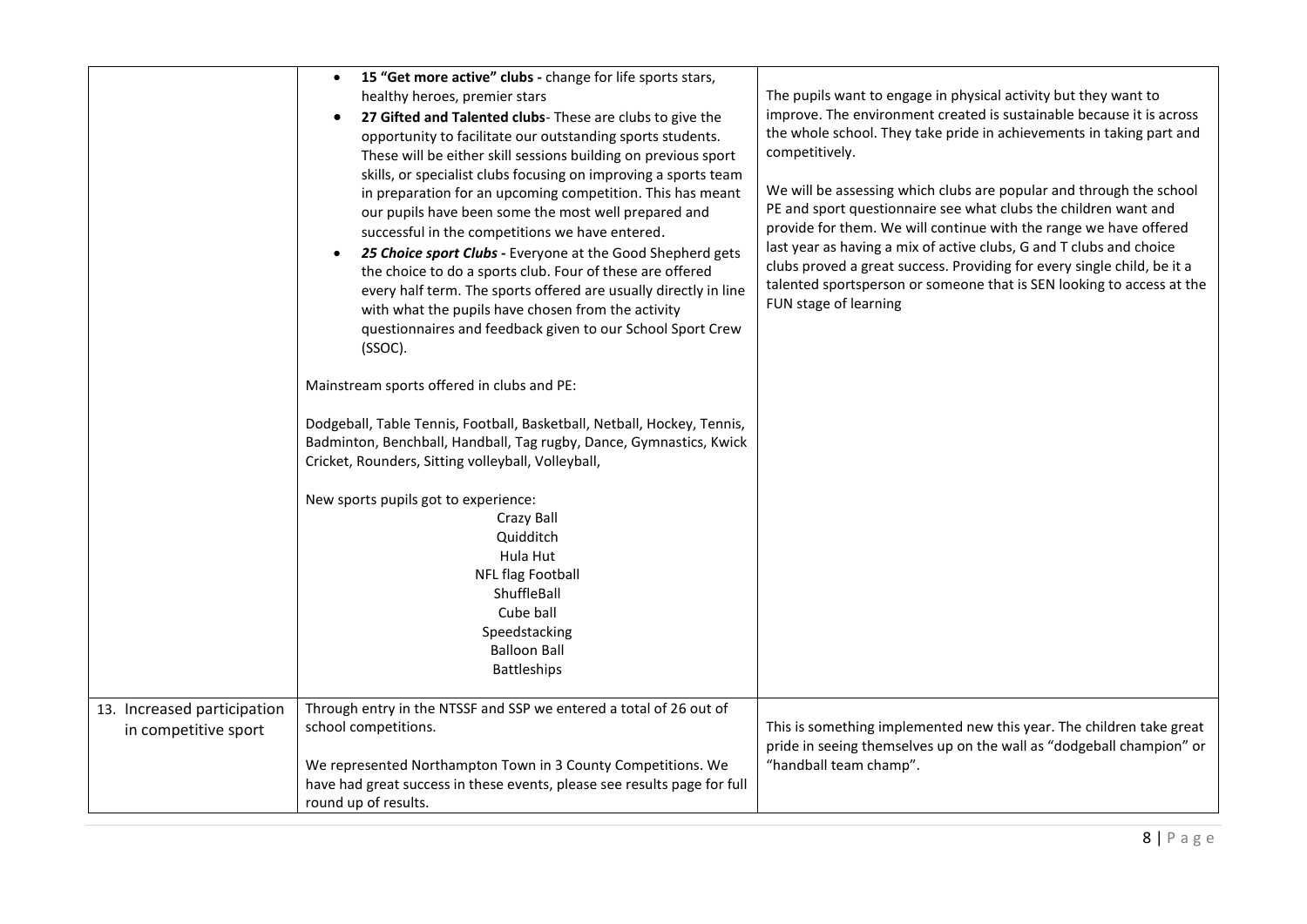| Every half term the pupils will compete in an inter house or inter year<br>sport tournament. This is directly related to the upcoming level 2<br>competition or the topic/area of discovery currently being undertaken<br>in PE lessons.<br>Winners would be put up on the school sports gallery for everybody | The competitions are done in a way so all abilities have chance to be<br>successful, either mixing teams or splitting groups up on ability so no-<br>one will feel incapable and all have a great chance of getting on the<br>board as team winners could be a trophy oe plate winner.<br>Our school in inter school competitions has gone from strength to<br>strength. |
|----------------------------------------------------------------------------------------------------------------------------------------------------------------------------------------------------------------------------------------------------------------------------------------------------------------|--------------------------------------------------------------------------------------------------------------------------------------------------------------------------------------------------------------------------------------------------------------------------------------------------------------------------------------------------------------------------|
| to see and take pride in getting up on the school sports board.<br>The school entered record breaking number of school sport<br>competitions.                                                                                                                                                                  | Increasing the amount of competition's entered each year.<br>We now enter the Cat comp. which means every single child in the                                                                                                                                                                                                                                            |
|                                                                                                                                                                                                                                                                                                                | school gets a chance to leave the school and go and compete in a set<br>sport against two other schools in the catholic tri series.                                                                                                                                                                                                                                      |
|                                                                                                                                                                                                                                                                                                                | This is great as it gives the opportunity for all to experience a<br>competitive but fun environment whilst representing their school.                                                                                                                                                                                                                                   |

## **Meeting national curriculum requirements for SWIMMING and WATER SAFETY**

**Schools are required to publish information on the percentage of their pupils in year 6 who met each of the 3 swimming and water safety national curriculum requirements**

| Outcome                                                                                                                                                                                                                                                                                                                                                                                                                                    | % of pupils achieving outcome |                                         |                                       |
|--------------------------------------------------------------------------------------------------------------------------------------------------------------------------------------------------------------------------------------------------------------------------------------------------------------------------------------------------------------------------------------------------------------------------------------------|-------------------------------|-----------------------------------------|---------------------------------------|
|                                                                                                                                                                                                                                                                                                                                                                                                                                            | 2017/2018                     | 2018/2019                               | 2019/2020                             |
| Swim competently, confidently and proficiently over a distance of at least 25 metres                                                                                                                                                                                                                                                                                                                                                       | 56.4                          | 64.3                                    | твс                                   |
| Use a range of strokes effectively; front crawl, backstroke and breaststroke                                                                                                                                                                                                                                                                                                                                                               | 56.4                          | 64.3                                    | TBC                                   |
| Perform safe self-rescue in different water-based situations                                                                                                                                                                                                                                                                                                                                                                               | 56.4                          | 64.3                                    | TBC                                   |
| The premium may also be used to provide additional top-up swimming lessons to pupils who have<br>not been able to meet the national curriculum requirements for swimming and water safety after<br>the delivery of core swimming and water safety lessons. At the end of key stage 2 all pupils are<br>expected to be able to swim confidently and know how to be safe in and around water. Have you<br>used and funding for this purpose? | YES                           | 12 sessions (see<br>breakdown<br>below) | 36 Lessons<br>over the whole<br>year. |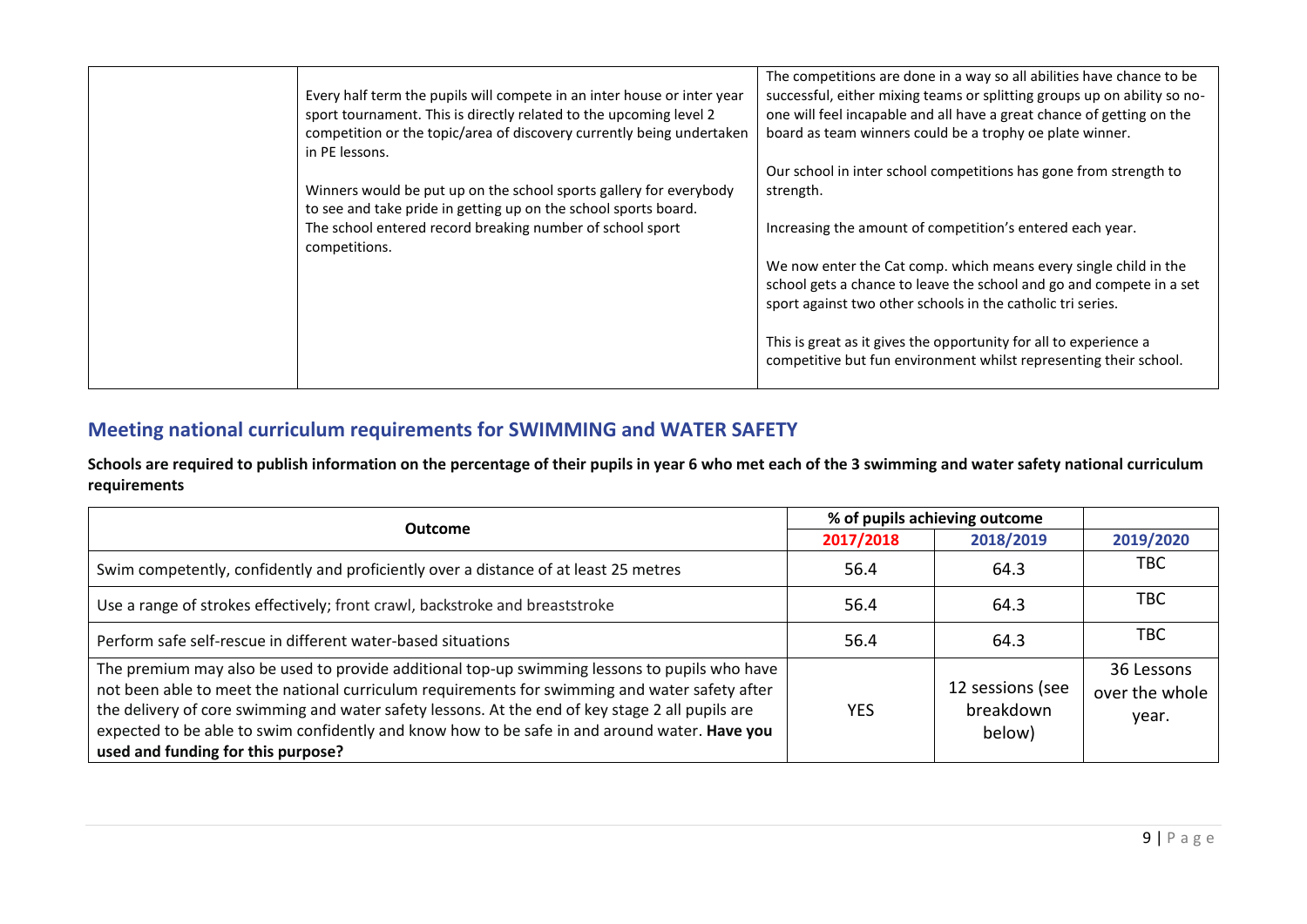## **PE and School Sport Development Plan**

| 2019/2020 Total funding allocated                                                                                                                                                                                                                                                                 | £19020                                                                |                                                                                                                                                                                                                                      |                                                                                                                                                                                                                                                                                                                                                |                                                                                                                                                                                                                                                             |
|---------------------------------------------------------------------------------------------------------------------------------------------------------------------------------------------------------------------------------------------------------------------------------------------------|-----------------------------------------------------------------------|--------------------------------------------------------------------------------------------------------------------------------------------------------------------------------------------------------------------------------------|------------------------------------------------------------------------------------------------------------------------------------------------------------------------------------------------------------------------------------------------------------------------------------------------------------------------------------------------|-------------------------------------------------------------------------------------------------------------------------------------------------------------------------------------------------------------------------------------------------------------|
|                                                                                                                                                                                                                                                                                                   | £16,000 + £10 per pupil (Year $1 -$ Year 6)                           |                                                                                                                                                                                                                                      |                                                                                                                                                                                                                                                                                                                                                |                                                                                                                                                                                                                                                             |
| Key outcome indicator 1: The engagement of all pupils in regular<br>physical activity - the Chief Medical Officer guidelines recommend<br>that all children and young people aged 5 to 18 engage in at least<br>60 minutes of physical activity a day, of which 30 minutes should<br>be in school | <b>Planned Expenditure:</b><br>£6650<br>% of total allocation:<br>36% | PE professionals<br>providing high quality<br>PE lessons and<br>upskilling sessions for<br>teachers- £4560 (one<br>cost split into two<br>areas) so here £2280)<br>then in upskilling staff<br>will be £2280)<br>Premier Stars £3230 | <b>Planned expenditure:</b><br>£60 x 38 weeks x 2<br>coaches for the<br>specialist PE lessons-<br>£4560<br>NTFC coming int to<br>provide active lessons<br>and inspire through<br>the premier stars<br>program: £85 x 38<br>weeks<br><b>Sports Star Club: £30 x</b><br>38 weeks (this<br>includes afterschool<br>and lunchtime<br>opportunity) | Teachers can choose<br>when their class is<br>doing PE which<br>sessions they want<br>to upskill in. e.g<br>OAA, Invasion,<br>Net/wall,<br>Gymnastics<br>All to continue,<br>although money will<br>be take from<br>behaviour reward to<br>fund the premier |
|                                                                                                                                                                                                                                                                                                   |                                                                       | Sports stars club-<br>£1140                                                                                                                                                                                                          | % of total allocation:                                                                                                                                                                                                                                                                                                                         | league stars this<br>year.                                                                                                                                                                                                                                  |
|                                                                                                                                                                                                                                                                                                   |                                                                       |                                                                                                                                                                                                                                      |                                                                                                                                                                                                                                                                                                                                                | G and T clubs:                                                                                                                                                                                                                                              |
| Key outcome indicator 2: The profile of PE and sport is raised across                                                                                                                                                                                                                             | <b>Planned Expenditure:</b><br>£2280                                  | <b>Gifted and Talented</b><br>clubs-£2280 (£30 x 2x<br>38 weeks)                                                                                                                                                                     | <b>Actual expenditure:</b>                                                                                                                                                                                                                                                                                                                     | Tag Rugby<br>Hockey<br>Sportshall athletics<br>3/4 Football                                                                                                                                                                                                 |
| the school as a tool for whole-school improvement                                                                                                                                                                                                                                                 | % of total allocation:<br>12%                                         | Sports award<br>certificates and<br>trophies - (included in<br>SSS provision)                                                                                                                                                        | All other as shown<br>17% of total<br>allocation:                                                                                                                                                                                                                                                                                              | 5/6 Football<br><b>Quick Cricket</b><br>Quadkids Athletics<br>Netball<br>Gymnastics 3/4 and<br>5/6                                                                                                                                                          |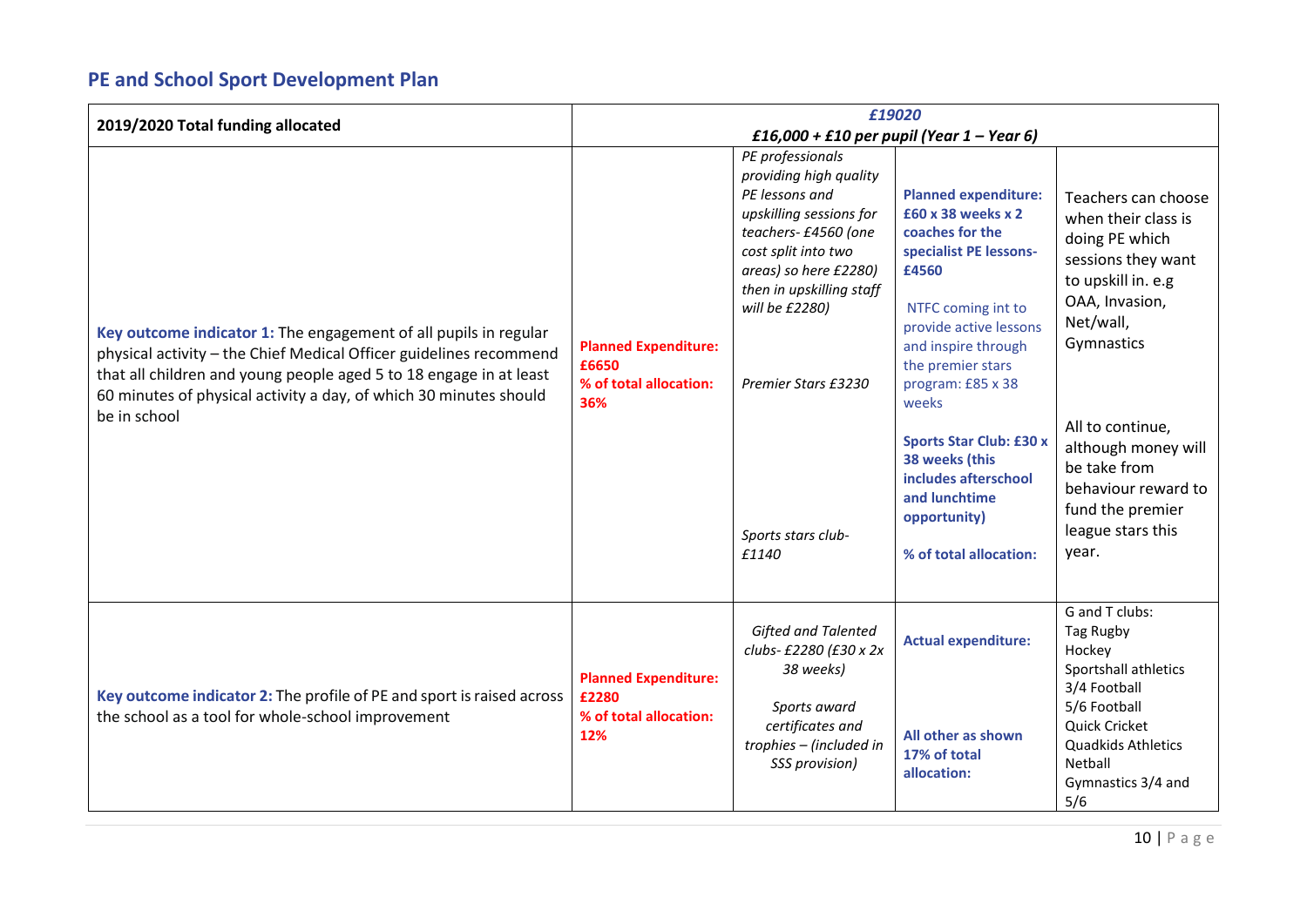|                                                                                                              |                                                                       |                                                                                                                                                                                                                                                      |                                                                                                   | Premier League stars<br>have been booked to<br>do over whole year -<br>$38 \times £85 = £3230$                                                                                                                                                                                                                                                   |
|--------------------------------------------------------------------------------------------------------------|-----------------------------------------------------------------------|------------------------------------------------------------------------------------------------------------------------------------------------------------------------------------------------------------------------------------------------------|---------------------------------------------------------------------------------------------------|--------------------------------------------------------------------------------------------------------------------------------------------------------------------------------------------------------------------------------------------------------------------------------------------------------------------------------------------------|
| Key outcome indicator 3: Increased confidence, knowledge and<br>skills of all staff in teaching PE and sport | <b>Planned Expenditure:</b><br>£4596<br>% of total allocation:<br>25% | <b>Upskilling of teachers-</b><br>£2280 (used to provide<br>cover for teachers)<br><b>Swimming Lessons:</b><br>£2316                                                                                                                                 | <b>Actual expenditure:</b><br>% of total allocation:<br>12%<br><b>Extra used for</b><br>transport | Change made here-<br>SSS to provide the<br>upskilling of lessons<br>using team teach<br>during school PE<br>lessons- every teacher<br>As didn't happened<br>with TB.                                                                                                                                                                             |
| Key outcome indicator 4: Broader experience of a range of sports<br>and activities offered to all pupils     | <b>Planned Expenditure:</b><br>£3700<br>% of total allocation:<br>20% | Lunchtime sports<br>clubs- £2280 (3 days x<br>20 x 38 weeks)<br>Multi sport choice<br>afterschool clubs-N/a<br>Steve Biss Tennis Club-<br>£420<br>£1000 left for sports<br>Kit- plan to buy Arrows<br>Archery Kit, then<br>access SSP<br>competition | <b>Actual expenditure:</b><br><b>All done</b><br>14% of total<br>allocation:                      | All lunch clubs done,<br>this is a mix of comp<br>practices, sports<br>leader and non-active<br>opportunities<br>Steve Biss Tennis club<br>offered for free to all<br>students. Selected on<br>a first come first serve<br>basis.<br>Children should be<br>offered total of 24<br>sports clubs over the<br>year- not costed for.<br>(Multi skill |
| Key outcome indicator 5: Increased participation in competitive<br>sport                                     | <b>Planned Expenditure:</b><br>£1380<br>% of total allocation:<br>7%  | NTSSF-£300<br>SSP-£250<br>Sports Specialist Day-<br>£300 (includes costs of                                                                                                                                                                          | <b>Actual expenditure:</b><br>10% of total<br>allocation:                                         | Spent:<br>NTSSF-£300<br>SSP-£250<br>Transport:                                                                                                                                                                                                                                                                                                   |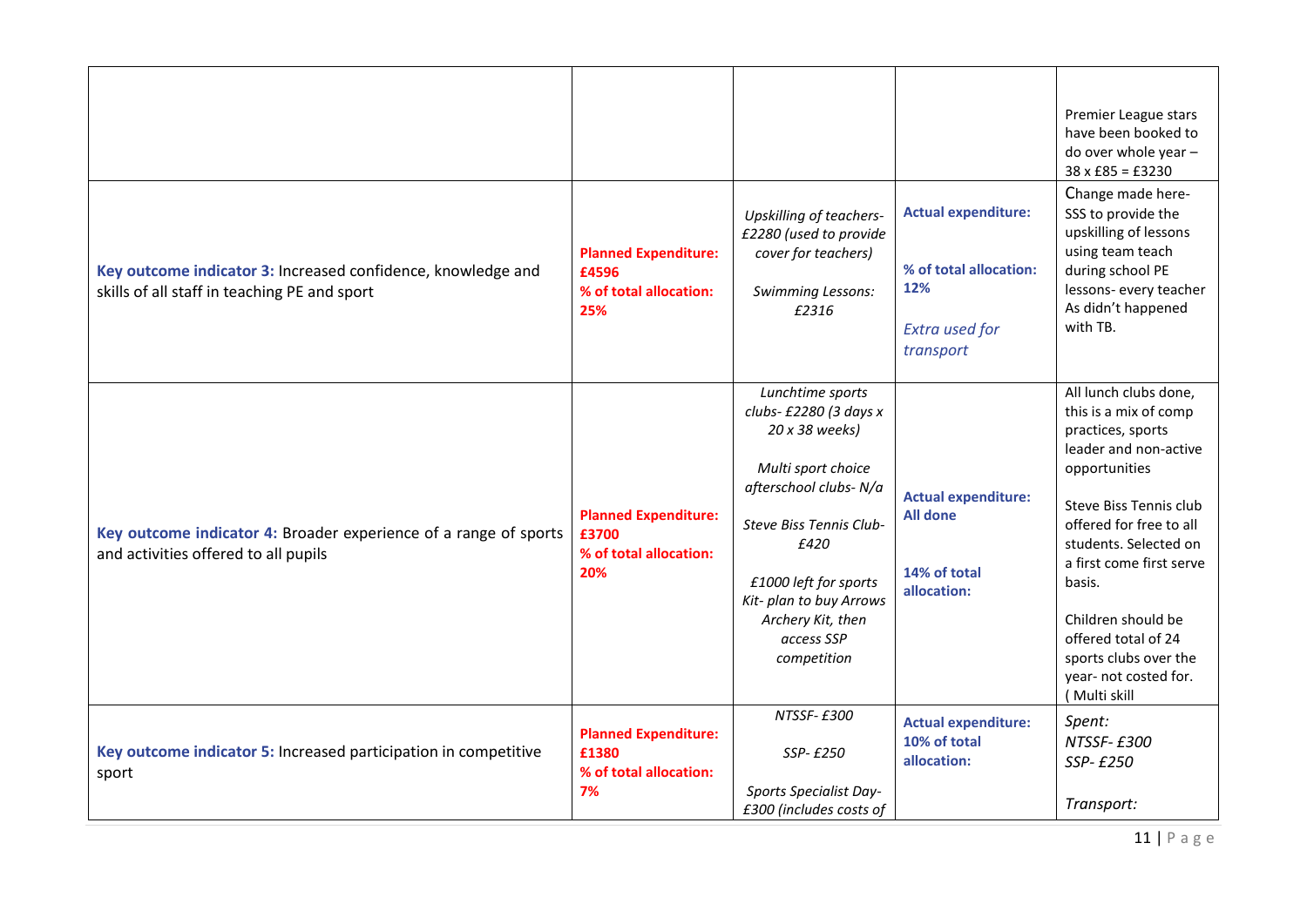| flags, equip medals<br>and stickers | Cross Country Bus:<br>£200                                                                            |
|-------------------------------------|-------------------------------------------------------------------------------------------------------|
| Coach Transport:<br>£530            | Sports hall athletics<br>county transport:<br>£200 (Not yet used)<br>Quadkids: £130<br>(Not yet Used) |
|                                     | $=$ £530                                                                                              |

| Key outcome indicator 1: The engagement of all pupils in regular physical activity - the Chief Medical Officer guidelines recommend that all children and young |
|-----------------------------------------------------------------------------------------------------------------------------------------------------------------|
| people aged 5 to 18 engage in at least 60 minutes of physical activity a day, of which 30 minutes should be in school                                           |

| <b>INTENT</b>                                                                                                     | <b>IMPLEMENTAION</b>                                                                                                                                                                                                                                                                                                                                            | <b>Planned</b><br>funding                                             | Actual<br>funding | <b>Evidence of IMPACT</b><br>What can you use to evidence the<br>impact?                                                                                         | <b>Actual Impact</b><br>Baseline measure: 2017/2018<br>Tracking progress: actual delivery<br>2018/2019                                                                                                                                                                                | Sustainability / Next<br><b>Steps</b><br>How will this be maintained in<br>future years?                                                                                |
|-------------------------------------------------------------------------------------------------------------------|-----------------------------------------------------------------------------------------------------------------------------------------------------------------------------------------------------------------------------------------------------------------------------------------------------------------------------------------------------------------|-----------------------------------------------------------------------|-------------------|------------------------------------------------------------------------------------------------------------------------------------------------------------------|---------------------------------------------------------------------------------------------------------------------------------------------------------------------------------------------------------------------------------------------------------------------------------------|-------------------------------------------------------------------------------------------------------------------------------------------------------------------------|
| Have tailored<br>opportunities that attract<br>less active young people to<br>participate in physical<br>activity | Plan, deliver and invite an<br>identified cohort of pupils<br>to access a regular physical<br>activity club<br>Identify activities of<br>interest<br>Identify a sustainable<br>and motivating<br>workforce to deliver<br>the sessions<br>Consider ways to<br>reward and recognise<br>pupil's attendance and<br>effort<br>Consider ways of<br>engaging pupils in | See above:<br>Sports Star<br>Club<br>Behaviour<br>reward PE<br>lesson | All done          | Track pupil participation/<br>attendance<br><b>Pupil Self-Evaluations</b><br><b>Parental Evaluations</b><br>Classroom Observations<br>Sports Star Club registers | 2018/2019 Baseline:<br>Use of activity questionnaire<br>Non-active children targeted<br><b>SSS to deliver</b><br><b>Sports Award implemented</b><br>2019/2020 Tracking:<br><b>Sports stars registers</b><br>Non active-through questionnaire<br>SSS and link with students to deliver | Upskilling and deployment<br>of Young Leaders.<br>Training opportunities for<br>staff.<br>Track transition of pupils<br>into mainstream extra-<br>curricular provision. |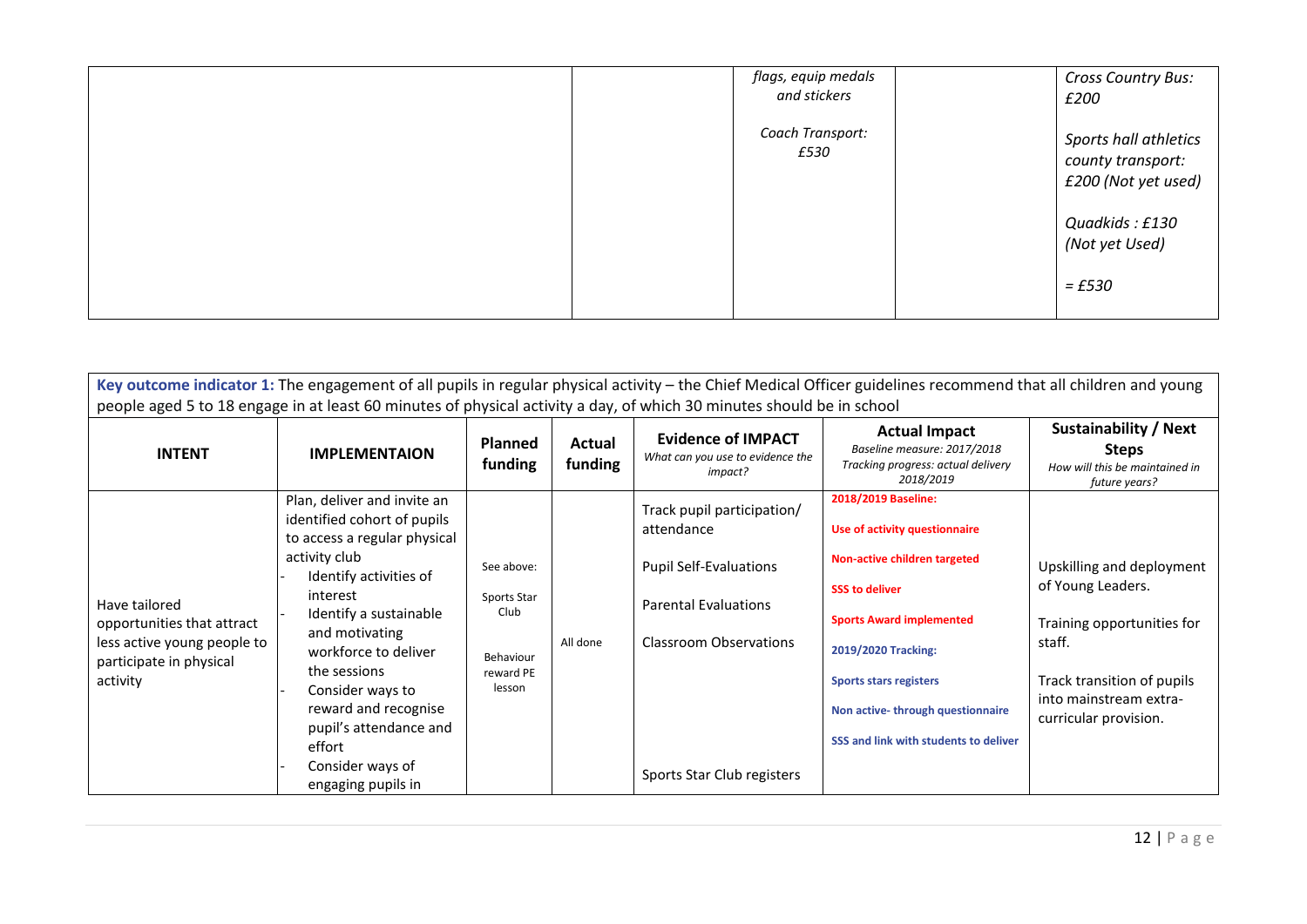|                                                                                                                                                      | existing extra-curricular<br>opportunities<br>Engage 15% of the<br>least active pupils in a<br>12-week physical<br>activity club                                                                                                                                                                                                                                                               |                                                                                          |                      |                                                                                                                                                                                            |                                                                                                                                                                                                                                                    |                                                                                                                                                                              |
|------------------------------------------------------------------------------------------------------------------------------------------------------|------------------------------------------------------------------------------------------------------------------------------------------------------------------------------------------------------------------------------------------------------------------------------------------------------------------------------------------------------------------------------------------------|------------------------------------------------------------------------------------------|----------------------|--------------------------------------------------------------------------------------------------------------------------------------------------------------------------------------------|----------------------------------------------------------------------------------------------------------------------------------------------------------------------------------------------------------------------------------------------------|------------------------------------------------------------------------------------------------------------------------------------------------------------------------------|
| Review the physical<br>activity intensity levels of<br>core curriculum lessons                                                                       | Use the Active School<br>Planner to complete Heat<br>Maps for a range of classes<br>and year groups<br>Use Heat Maps to<br>reflect on current<br>physical activity levels<br>PE Coordinator to work<br>with class teachers to<br>consider ways to<br>increase activity levels<br>Explore resources<br>available to help<br>increase physical<br>activity levels in core<br>curriculum, lessons | Heat map-<br>Year 5 used<br>Tools:<br>Go noodle<br>Super<br>movers<br>Just dance<br>Yoga | No funding<br>needed | Produce Heat Maps for a<br>number of classes<br>Review Heat Maps over a<br>number of academic terms<br>to demonstrate change<br>Develop a resource<br>portfolio for all staff to<br>access | 2018/2019 Baseline:<br>Year 3 class used as our baseline-<br>see evidence file for evidence<br>2019/2020 Tracking:<br>We used year 5 classes as our<br>bassline this year with year 3<br>continuing<br><b>Session plans and phot evidence</b>      | Staff to access training as<br>required.<br>Resource portfolio to be<br>updated and added to<br>regularly.<br>Staff share ideas in<br>curriculum or whole staff<br>meetings. |
| Ensure all pupils receive<br>consistently high-quality<br>curriculum PE lessons<br>which allows each pupil to<br>develop a good physical<br>literacy | Ensure all pupils have 2<br>hours of timetabled PE per<br>week<br>Ensure PE lessons are<br>well structured and are<br>progressive in their<br>delivery<br>Ensure PE lessons are<br>differentiated to<br>enable all pupils to<br>reach their potential<br>Ensure all KS2 pupils<br>have the opportunity<br>to 'Learn to Lead' on a<br>regular basis within<br>their PE lessons                  | PE<br>professional<br>lessons                                                            | Pe spec<br>lessons   | Track pupils progress in PE<br>Monitor and evaluate<br>pupil's enjoyment and<br>interest in PE lessons<br>Classroom observation of<br>gross and fine motor skills                          | 2018/2019 Baseline:<br><b>Timetable</b><br>All classes have 2 hours allocated for<br><b>PE</b><br>See activity plans and session plans<br>Assessment observer evidence<br>2019/2020 Tracking:<br>School games mark evidence- PE<br>tracking photos | Embed new ideas within<br>schemes of work and<br>lesson plans<br>Share good practice at<br>whole schools meetings                                                            |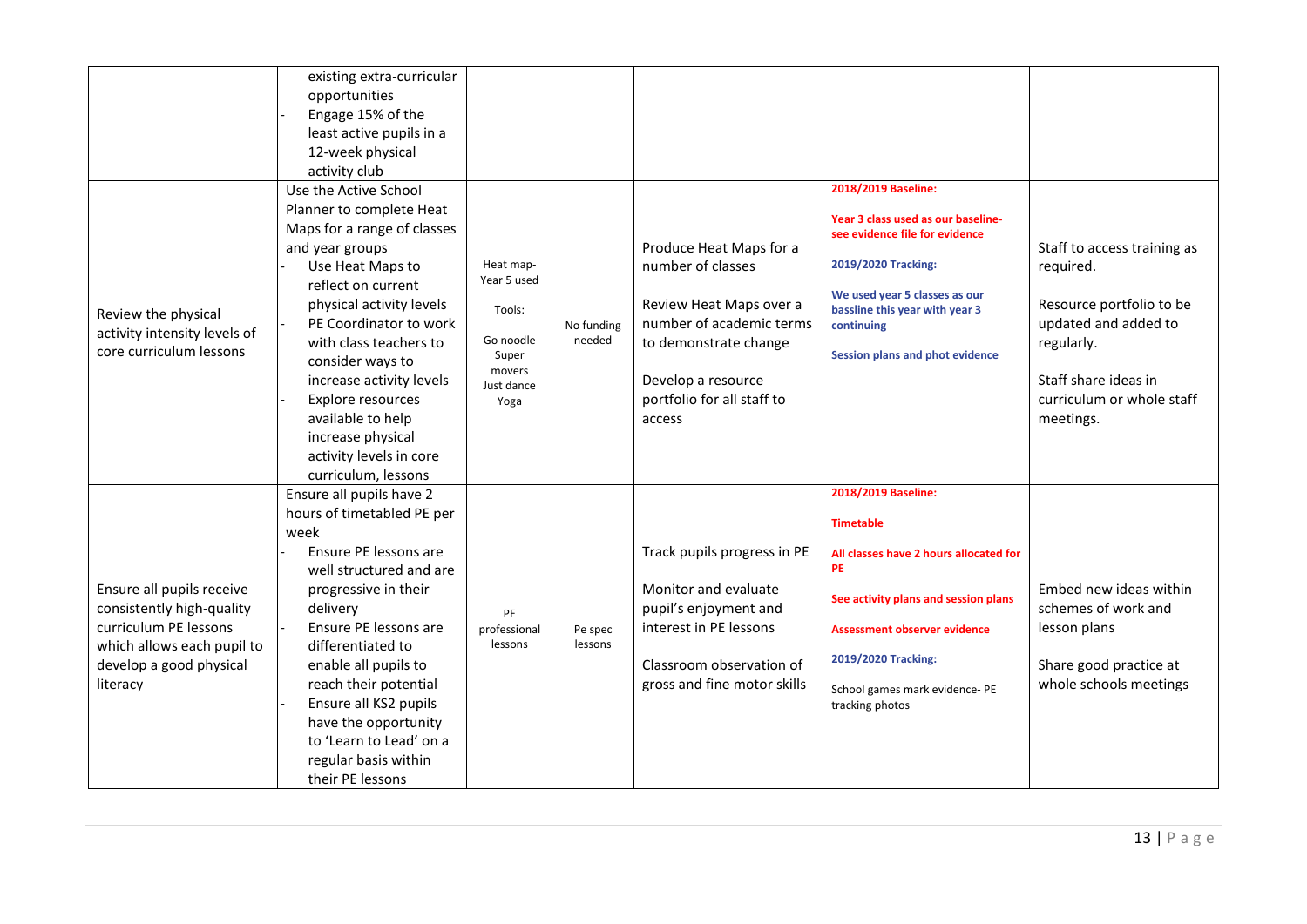|                                                                                                                                                           | Key outcome indicator 2: The profile of PE and sport is raised across the school as a tool for whole-school improvement                                                                                                                                                                                                                                                                                            |                                                                                                                              |                                              |                                                                                                   |                                                                                                                                                   |                                                                                                                                                                                                                                                                                        |
|-----------------------------------------------------------------------------------------------------------------------------------------------------------|--------------------------------------------------------------------------------------------------------------------------------------------------------------------------------------------------------------------------------------------------------------------------------------------------------------------------------------------------------------------------------------------------------------------|------------------------------------------------------------------------------------------------------------------------------|----------------------------------------------|---------------------------------------------------------------------------------------------------|---------------------------------------------------------------------------------------------------------------------------------------------------|----------------------------------------------------------------------------------------------------------------------------------------------------------------------------------------------------------------------------------------------------------------------------------------|
| <b>INTENT</b>                                                                                                                                             | <b>IMPLEMENTATION</b>                                                                                                                                                                                                                                                                                                                                                                                              | <b>Planned</b><br>funding                                                                                                    | <b>Actual</b><br>funding                     | <b>Evidence of IMPACT</b><br>What can you use to evidence the<br>impact?                          | <b>Actual IMPACT</b><br>Baseline measure: 2018/2019<br>Tracking progress: actual delivery<br>2019/2020                                            | <b>Sustainability / Next</b><br><b>Steps</b><br>How will this be maintained in<br>future years?                                                                                                                                                                                        |
| <b>Retain Schools Games</b><br>Mark Award                                                                                                                 | Use the 2019/2020 School<br>Games Mark Criteria and<br>SSP Action Plan to embed<br>good practice and develop<br>new initiatives and<br>opportunities as a year-<br>round programme.<br>Collect necessary<br>evidence throughout<br>the academic year<br>Identify pupils in<br>advance of events who<br>will represent the<br>school<br>Share scheme and<br>previous success of<br>award with whole<br>school staff | Go for<br><b>GOLD-PE</b><br>coordinator<br>time<br>assigned<br>Clear<br>planning of<br>comps-<br>assessed<br>and<br>assigned | As shown                                     | <b>School Games Mark SSP</b><br><b>Action Plan</b><br><b>School Games Mark</b><br>Evidence Folder | 2018/2019 Baseline:<br>Mark trophy<br>Results highlighted on sports board<br>2019/2020 Tracking:<br>School games evidence<br>Sports board         | Retain or seek to improve<br>on Award level - explore<br>criteria in advance<br>Raise awareness of the<br>Award scheme with staff<br>through staff meetings<br>Celebrate success with<br>parents and wider<br>community<br>Ensure good practice is<br>embedded and delivered<br>by all |
| Extend opportunities for<br>pupils to learn, develop<br>and embed key leadership<br>skills and qualities through<br>a Young Leader workforce<br>programme | Use and appropriate<br>scheme of work to upskill<br>a cohort of young leaders<br>who will be suitably<br>trained to deliver<br>lunchtime activities,<br>support with extra-<br>curricular clubs a intra<br>school competitions<br>Identify suitable staff<br>to deliver the training<br>to the leaders<br>Identify a network of<br>staff who can oversee<br>the Young Leaders                                      | Young<br>leader<br>Training-<br>year 5s                                                                                      | Taken<br>from<br>behaviour<br>reward<br>fund | Young Leader Log Books<br><b>Session Observations</b><br>Reports<br>Attendance registers          | 2018/2019 Baseline:<br><b>Leaders implemented</b><br>2019/2020 Tracking:<br><b>Photo evidence-leading reception</b><br>at lunch through fun games | Year 6 pupils mentor<br>newly trained Young<br>leaders<br>Teachers observe Young<br>Leaders delivery and<br>provide opportunity to<br>feedback and review their<br>delivery - support<br>mechanisms in place to<br>further develop leaders                                             |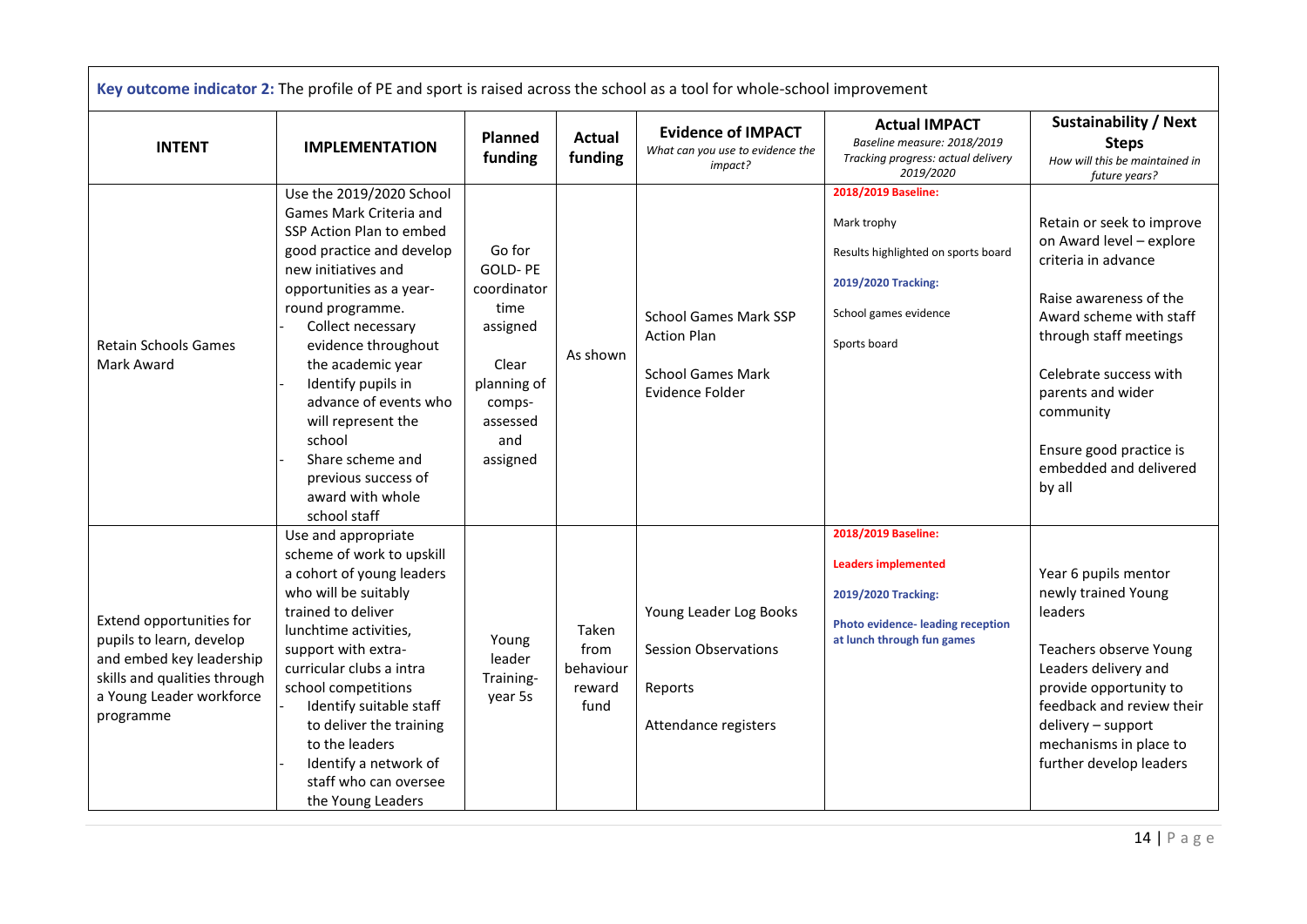|                                | delivery and provide a      |             |                               |                                                                        |                               |
|--------------------------------|-----------------------------|-------------|-------------------------------|------------------------------------------------------------------------|-------------------------------|
|                                | system whereby they         |             |                               |                                                                        |                               |
|                                | feel supported and can      |             |                               |                                                                        |                               |
|                                | share concerns              |             |                               |                                                                        |                               |
|                                | Identify a cohort of pupils |             |                               | 2018/2019 Baseline:                                                    |                               |
|                                | who can be the voice for    |             |                               |                                                                        |                               |
|                                | the school on all matters   |             |                               | Had a group of 10 year 6s leading                                      |                               |
|                                | PE and School Sport and     |             |                               | and taking this role                                                   |                               |
|                                | can promote PE and          |             |                               |                                                                        | Continue to evolve the        |
|                                | School Sport in a positive  |             |                               | 2019/2020 tracking:                                                    | SSOC, ensuring there is       |
| Bring together a cohort of     | manner                      | Non         | <b>SSOC</b> meeting Minutes   |                                                                        | sustainability built into its |
| pupils who will form the       | Nominate pupils who         | needed-     | Celebration of changes        | Sports newsletters and report- new<br>year 5s into school crew in prep | structure.                    |
| <b>School Sport Organising</b> | can be representative       | SSOC        | within school                 |                                                                        |                               |
| Crew (SSOC) and who will       | of a group of people        | sorted and  |                               |                                                                        | Ensure Year 4/5 pupils are    |
| influence provision and        | Nominate pupils who         |             | School Newsletters/Social     |                                                                        | co-opted onto it to provide   |
|                                |                             | arrange     |                               |                                                                        |                               |
| have a voice for pupils        | can be trusted to fulfil    | meetings    | media reports                 |                                                                        | structure and longevity of    |
|                                | roles and                   |             |                               |                                                                        | its work due to the annual    |
|                                | responsibilities            |             |                               |                                                                        | turnover of pupils            |
|                                | Nominate pupils who         |             |                               |                                                                        |                               |
|                                | need an opportunity to      |             |                               |                                                                        |                               |
|                                | achieve outside of the      |             |                               |                                                                        |                               |
|                                | classroom.                  |             |                               |                                                                        |                               |
|                                | Use a school                |             |                               | 2018/2019 Baseline:                                                    |                               |
|                                | noticeboard and/or          |             |                               | Half termly newsletters produced                                       |                               |
|                                | school digital system to    |             |                               |                                                                        |                               |
|                                | share pupils and            |             |                               | Sports newsletters and whole school                                    |                               |
|                                | teams' successes.           |             | <b>Schools Newsletters</b>    | Sent to parents on sports board as                                     | Engage pupils through         |
|                                | Use the school              |             |                               | well                                                                   | writing reports for the       |
| Share and celebrate the        | newsletter or social        | Board done  | Social Media reports          |                                                                        | news outlets.                 |
| achievements of pupils         | media to promote on a       | by Ben P in |                               | 2019/2020 Tracking:                                                    |                               |
| and teams in PE and            | 2 weekly basis the          | school time | Photos                        |                                                                        | Keep the noticeboard/         |
| <b>School Sport</b>            | successes and               |             |                               | Facebook                                                               | digital system up to date -   |
|                                | achievements of teams       |             | <b>Celebration Assemblies</b> | Sports board                                                           | ask pupils to take            |
|                                | and pupils through PE       |             |                               |                                                                        | responsibility for this       |
|                                | and School Sport.           |             |                               | School games registers                                                 |                               |
|                                | Consider using School       |             |                               |                                                                        |                               |
|                                | Games Values and/or         |             |                               |                                                                        |                               |
|                                | School values to            |             |                               |                                                                        |                               |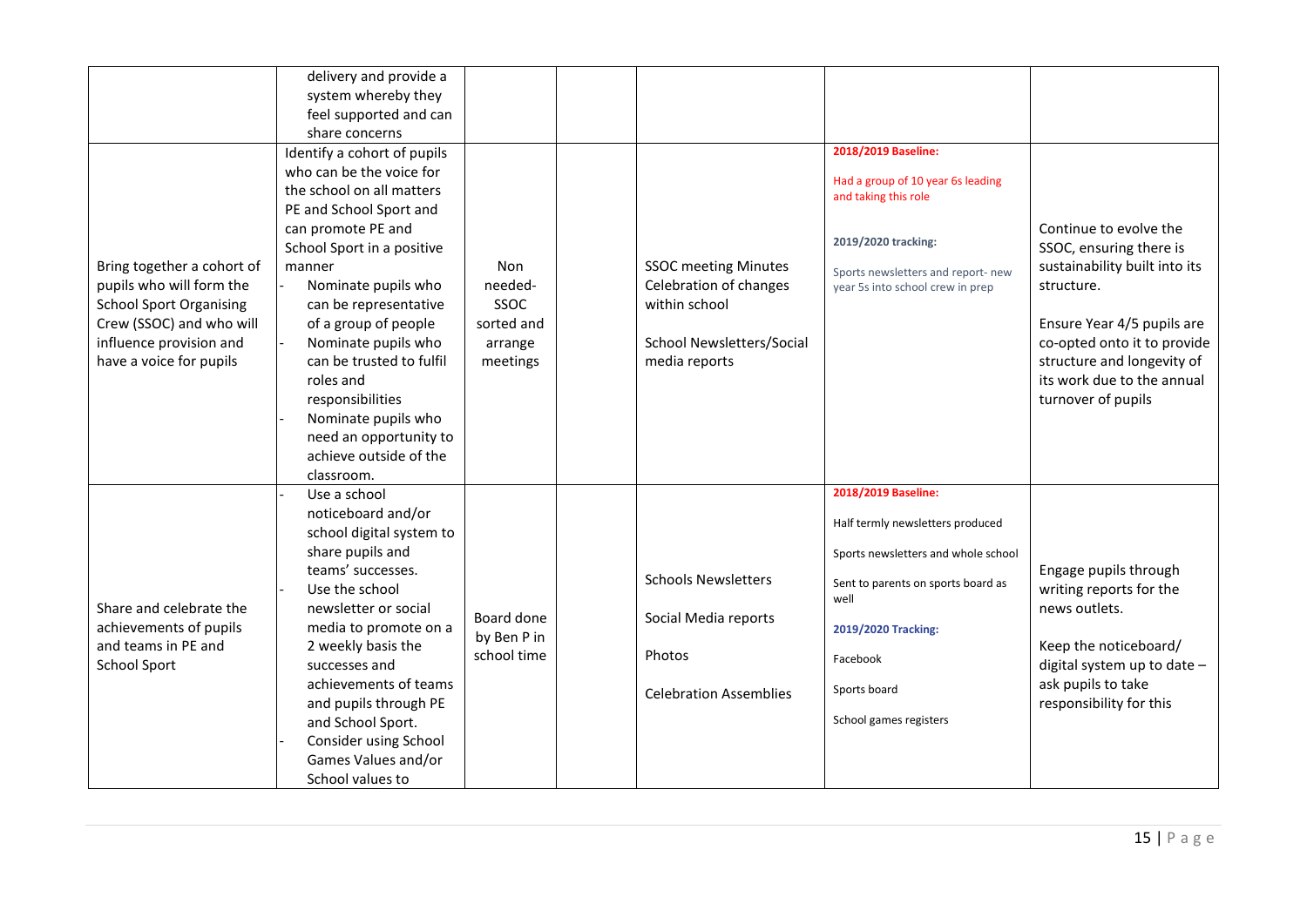| rewards and recognise<br>pupils' achievements |  |  |  |
|-----------------------------------------------|--|--|--|
|                                               |  |  |  |

| Key outcome indicator 3: Increased confidence, knowledge and skills of all staff in teaching PE and sport |                                                                                                                                                                                                       |                                                                                             |                   |                                                                                     |                                                                                                                                                                                       |                                                                                                                        |  |  |  |  |
|-----------------------------------------------------------------------------------------------------------|-------------------------------------------------------------------------------------------------------------------------------------------------------------------------------------------------------|---------------------------------------------------------------------------------------------|-------------------|-------------------------------------------------------------------------------------|---------------------------------------------------------------------------------------------------------------------------------------------------------------------------------------|------------------------------------------------------------------------------------------------------------------------|--|--|--|--|
| <b>INTENT</b>                                                                                             | <b>IMPLEMENTATION</b>                                                                                                                                                                                 | <b>Planned</b><br>funding                                                                   | Actual<br>funding | <b>Evidence of IMPACT</b><br>What can you use to evidence the<br>impact?            | <b>Actual IMPACT</b><br>Baseline measure: 2017/2018<br>Tracking progress: actual delivery<br>2018/2019                                                                                | Sustainability / Next<br><b>Steps</b><br>How will this be maintained in<br>future years?                               |  |  |  |  |
| Promote high quality<br>teaching and learning from<br>all staff                                           | Undertake a training needs<br>analysis of all staff<br>Identify appropriate<br>training workshops and<br>teaching resources to<br>support staff to further<br>improve their quality of<br>PE teaching | Upskilling<br>of<br>teachers<br>through<br>team<br>teach SSS-<br>once<br>every half<br>term |                   | Teaching walks<br>Lesson Observations<br><b>Staff Surveys</b><br>Pupils evaluations | 2018/2019 Baseline:<br>Sport school of the year runner up<br>2019/2020 Tracking:<br>Pupil questionnaires- Pupil view on<br>PE and activity- create ACTION PLAN<br>from questionnaires | Share good practice within<br>whole school<br>meetings/training days<br>Ensure availability of up to<br>date resources |  |  |  |  |
|                                                                                                           |                                                                                                                                                                                                       |                                                                                             |                   |                                                                                     |                                                                                                                                                                                       |                                                                                                                        |  |  |  |  |

| Key outcome indicator 4: Broader experience of a range of sports and activities offered to all pupils |                                                                                                   |                                        |                   |                                                                          |                                                                                                                                                 |                                                                                                 |  |  |  |  |
|-------------------------------------------------------------------------------------------------------|---------------------------------------------------------------------------------------------------|----------------------------------------|-------------------|--------------------------------------------------------------------------|-------------------------------------------------------------------------------------------------------------------------------------------------|-------------------------------------------------------------------------------------------------|--|--|--|--|
| <b>INTENT</b>                                                                                         | <b>IMPLEMENTATION</b>                                                                             | <b>Planned</b><br>funding              | Actual<br>funding | <b>Evidence of IMPACT</b><br>What can you use to evidence the<br>impact? | <b>Actual IMPACT</b><br>Baseline measure: 2017/2018<br>Tracking progress: actual delivery<br>2018/2019                                          | <b>Sustainability / Next</b><br><b>Steps</b><br>How will this be maintained in<br>future years? |  |  |  |  |
| Offer a diverse and needs<br>led extra-curricular School<br>Sport programme                           | Review 2018/2019<br>extra-curricular<br>programme<br>Ask pupils what they<br>would like to access | Club<br>funding-8<br>clubs<br>provided | As<br>evidenced   | Parent reviews<br><b>Pupils reviews-</b><br>questionnaires               | 2018/2019 Baseline:<br>Sports stars, g and t, multi choice,<br>tennis club, wildcats, lunchtime<br>clubs<br>40 plus after school clubs provided | Evaluate attendance and<br>adjust where required<br>Use pupil voice to<br>influence the offer   |  |  |  |  |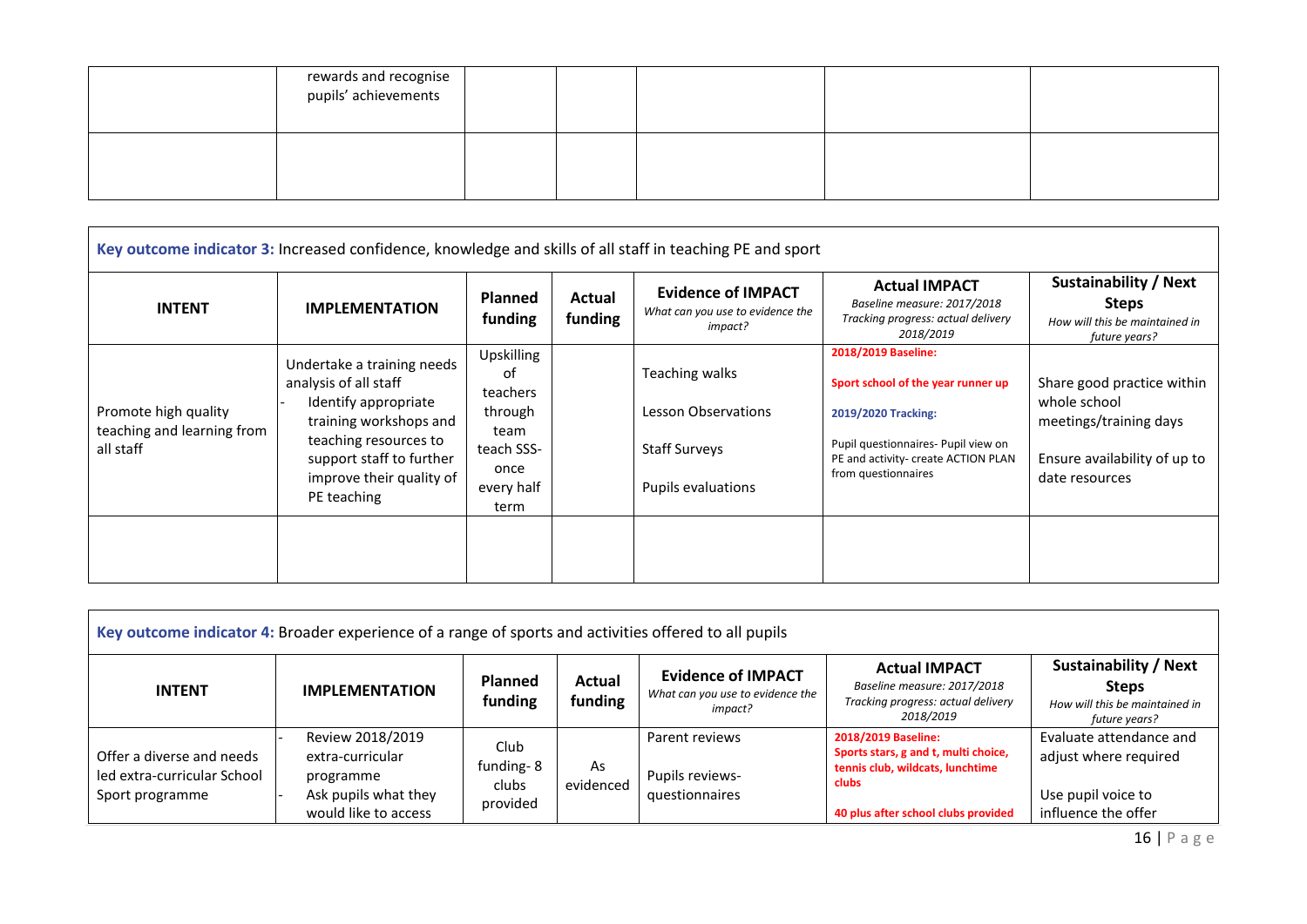|                                                                                                                                              | Evaluate the cost of<br>using external<br>providers                                                                                                                                                                                                                                                                     | over each<br>school term                                                                                                   |      | Attendance registers                                                                      | <b>Engagement of whole school 58%</b><br>2019/2020 Tracking:<br>Club tracking-provided<br>Registers                                                              |                                                                                                                                                                                                                    |
|----------------------------------------------------------------------------------------------------------------------------------------------|-------------------------------------------------------------------------------------------------------------------------------------------------------------------------------------------------------------------------------------------------------------------------------------------------------------------------|----------------------------------------------------------------------------------------------------------------------------|------|-------------------------------------------------------------------------------------------|------------------------------------------------------------------------------------------------------------------------------------------------------------------|--------------------------------------------------------------------------------------------------------------------------------------------------------------------------------------------------------------------|
| Develop meaningful links<br>to local sports clubs to<br>develop a pathway for<br>pupils to pursue their<br>interest beyond the school<br>day | Explore what local<br>sports club are located<br>near to school<br>Consider links to clubs<br>where the<br>sport/activity is already<br>popular within school<br>Understand parental<br>involvement in local<br>clubs<br>Only work with clubs<br>who have their Club<br>Mark Accreditation or<br>are working towards it | Steve Biss-<br>use of<br>funding to<br>provide<br>those less<br>active a<br>chance at<br>professional<br>tennis<br>lessons | done | School to Club Link<br>Agreements<br>Attendance registers<br>Photos<br>News/media reports | Pupil tracking<br>2018/2019 Baseline:<br>Steve Biss Tennis Club<br>Wildcats Set up<br>Sports Stars-Northampton<br>University<br>2019/2020 Tracking:<br>As before | Develop further existing<br>links<br>Develop more taster<br>sessions<br>Consider utilising coaches<br>to upskill staff<br>Used qualified coaches to<br>upskill school<br>representatives prior to a<br>competition |

| Key outcome indicator 5: Increased participation in competitive sport                    |                                                                                                                               |                                                                       |                   |                                                                          |                                                                                                        |                                                                                                                                      |  |  |  |  |  |
|------------------------------------------------------------------------------------------|-------------------------------------------------------------------------------------------------------------------------------|-----------------------------------------------------------------------|-------------------|--------------------------------------------------------------------------|--------------------------------------------------------------------------------------------------------|--------------------------------------------------------------------------------------------------------------------------------------|--|--|--|--|--|
| <b>INTENT</b>                                                                            | <b>IMPLEMENTATION</b>                                                                                                         | <b>Planned</b><br>funding                                             | Actual<br>funding | <b>Evidence of IMPACT</b><br>What can you use to evidence the<br>impact? | <b>Actual Impact</b><br>Baseline measure: 2017/2018<br>Tracking progress: actual delivery<br>2018/2019 | <b>Sustainability / Next</b><br><b>Steps</b><br>How will this be maintained in<br>future years?                                      |  |  |  |  |  |
| Provide opportunities<br>SEND pupils to access<br>appropriately levelled<br>competitions | Identify SEND pupils and<br>consider they abilities to<br>access mainstream,<br>inclusive or Project Ability<br>competitions. | Transport<br>to and<br>from CAT<br>games-<br><b>Thomas</b><br>beckett | As shown          | <b>Team Registration Forms</b><br>Photos<br>Pupil reports                | 2018/2019 Baseline:<br>2019/2020 Tracking:<br><b>CAT games evidence</b>                                | Incorporate inclusive<br>sports into curriculum<br>delivery<br>Recruit SEND pupils who<br>can take on leadership<br>responsibilities |  |  |  |  |  |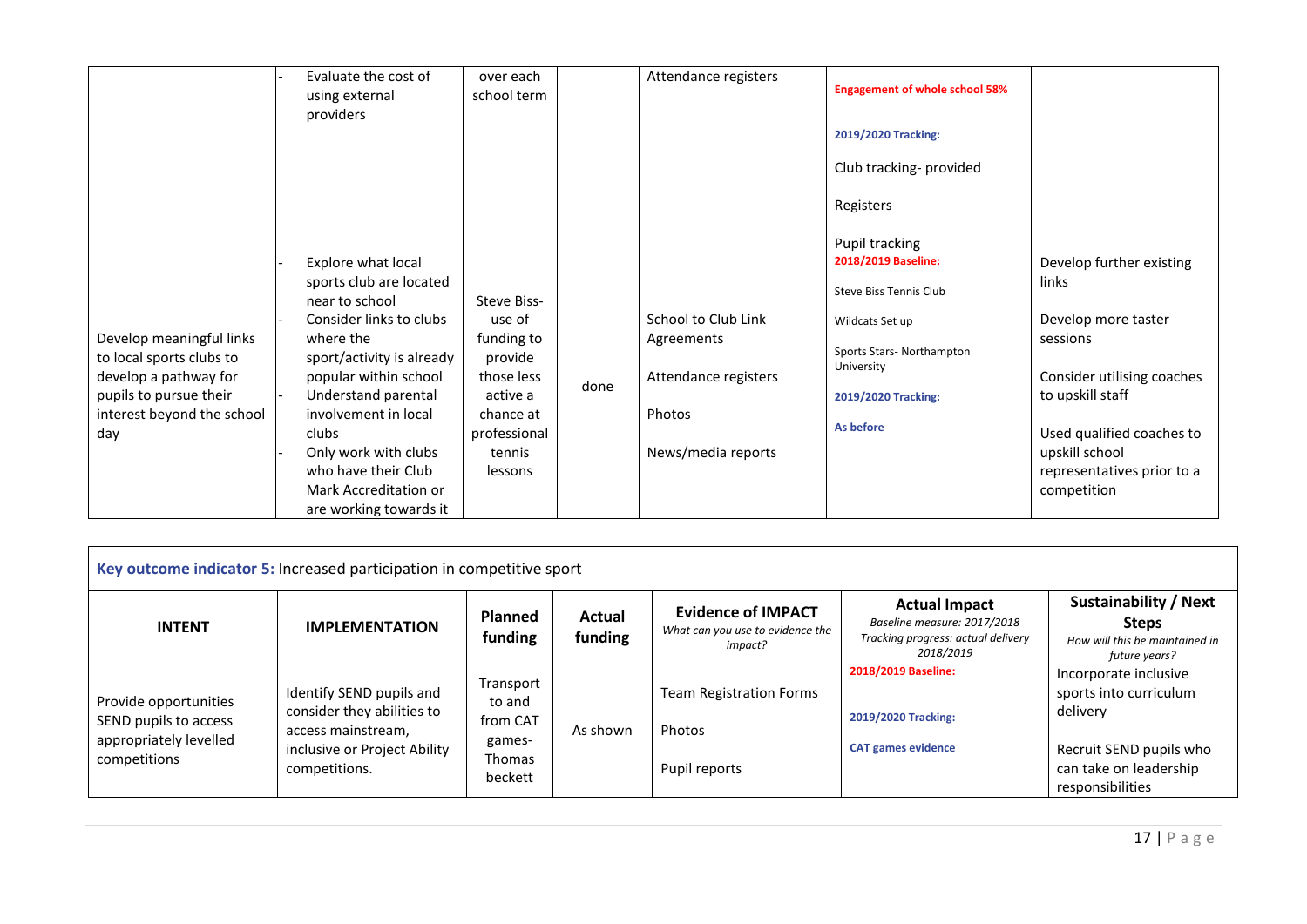| Host a School Games Day<br>(Sports Day) that<br>culminates a year-round<br>programme of PE and<br><b>School Sport</b> | Develop a suitable<br>format to engage all<br>pupils within the school<br>Consider including<br>Personal Challenge for<br>the younger year<br>groups to encourage<br>healthy competition<br>Adequately prepare a<br>cohort of leaders to<br>plan and deliver the<br><b>School Games Day</b>                                        | <b>SSS School</b><br>games day                            |           | <b>School Games Day</b><br>programme<br>Photos<br>Media reports<br>Pupil reports | 2018/2019 Baseline:<br>School games day organised and ran<br>by SS- mix of team games, athletic<br>events and individual events,<br>2019/2020 Tracking:<br>Date in diary 9th July 11tn as back up                            | Evaluate the success of the<br>events<br>Parents feedback<br>Staff feedback<br>Pupil feedback                           |
|-----------------------------------------------------------------------------------------------------------------------|------------------------------------------------------------------------------------------------------------------------------------------------------------------------------------------------------------------------------------------------------------------------------------------------------------------------------------|-----------------------------------------------------------|-----------|----------------------------------------------------------------------------------|------------------------------------------------------------------------------------------------------------------------------------------------------------------------------------------------------------------------------|-------------------------------------------------------------------------------------------------------------------------|
| Provide opportunities for<br>all pupils to access<br>Personal Challenge<br>activities                                 | Organise and deliver a<br>series of Personal<br>Challenge activities on<br>your own school site<br>Ensure activities are<br>compliant with School<br>Games formats<br>Deploy Young Leaders<br>to plan and deliver<br>competitions<br>Consider developing a<br>personal challenge card<br>so pupils can track their<br>own progress | Done in<br>specialist<br>PE lessons<br>provided<br>by SSS | As stated | Personal Challenge<br><b>Tracking cards</b><br><b>Participation Tracking</b>     | 2018/2019 Baseline:<br>Quad kids<br>SA athletics<br>2019/2020 Tracking:<br><b>Fitness challnegs</b><br><b>Hockey challenges</b><br><b>Quadkids acthletics</b>                                                                | Upskill a workforce; Young<br>Leaders and adults to<br>confidently plan and<br>deliver a series of activity<br>sessions |
| Provide opportunities for<br>all pupils to access Intra-<br><b>School Competition</b>                                 | Organise and deliver a<br>series of Intra-School<br>Competition on your own<br>school site<br><b>Ensure competitions</b><br>are compliant with<br><b>School Games formats</b><br>Deploy Young Leaders<br>to plan and deliver<br>competitions<br>Consider linking<br>competitions to whole<br>school house systems                  | Done in<br><b>SSS PE</b><br>lessons                       | done      | Whole school House<br>System<br>Results sheets<br>Photos<br>Pupils reports       | 2018/2019 Baseline:<br>Had 10 events- each half termly-KS2<br><b>KS1- multi skill challenges</b><br>2019/2020 Tracking:<br>One each half term- whichever sport<br>is the focus will be done then<br>evidenced on sport board | Upskill a workforce; Young<br>Leaders and adults to<br>confidently plan and<br>deliver a series of<br>competitions      |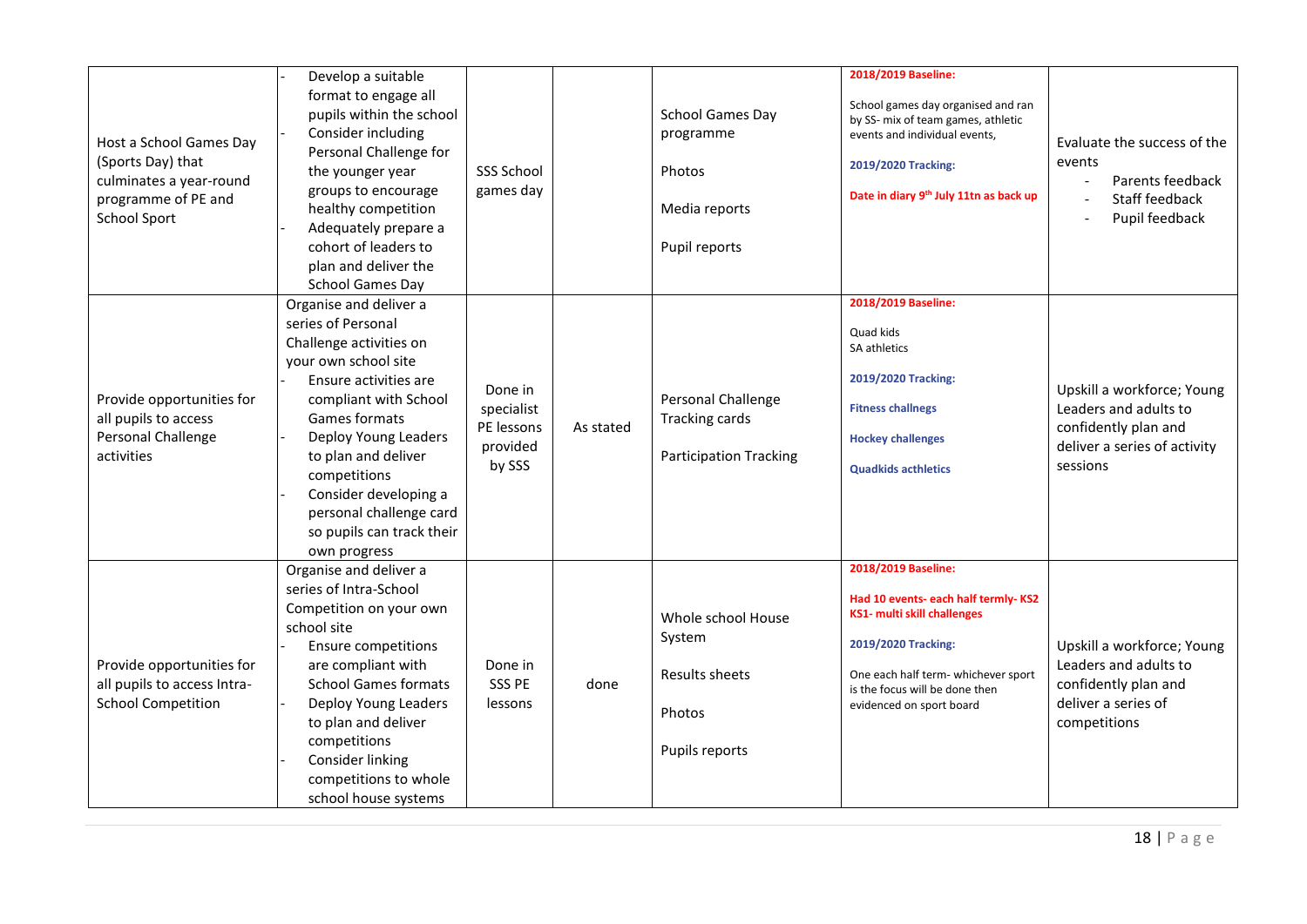|                                                                                      | ensuring they are<br>purposeful and<br>meaningful                                                                                                                                                                                                                                                              |                |        |                                                                                                       |                                                                                                              |                                                                                                                                                                                                  |
|--------------------------------------------------------------------------------------|----------------------------------------------------------------------------------------------------------------------------------------------------------------------------------------------------------------------------------------------------------------------------------------------------------------|----------------|--------|-------------------------------------------------------------------------------------------------------|--------------------------------------------------------------------------------------------------------------|--------------------------------------------------------------------------------------------------------------------------------------------------------------------------------------------------|
| Provide opportunities for<br>pupils to access Inter<br><b>School Competitions</b>    | <b>Access School Sport</b><br>Partnership or Cluster<br>organised Inter School<br>Competitions<br>Ensure competitions<br>are compliant with<br><b>School Games formats</b><br>Ensure pupils are<br>adequately prepared<br>for the competitions<br>Ensure teams meet the<br>competition eligibility<br>criteria | NTSSF-<br>SSP- | funded | Competition results<br>Photos<br><b>Competition Reports</b>                                           | 2018/2019 Baseline:<br>SSP<br><b>NTSSF</b><br>2019/2020 Tracking:<br>SSP<br><b>NTSSF</b><br><b>CAT Games</b> | Upskill Staff to confidently<br>and competently manage<br>teams at Inter School and<br>County Finals School<br><b>Games Competitions</b><br>Upskill a Young Leader<br>workforce to support staff |
| Provide access to transport<br>to enable pupils and staff<br>to access opportunities |                                                                                                                                                                                                                                                                                                                |                |        | Planned funding used for<br>big events- cross country<br>Sport shall athletics-travel<br>to Kettering | 2018/2019 Baseline:<br><b>No costs incurred</b><br>2019/2020 Tracking:<br>Used for big events- Cross Country | Used fpr three events:<br>Quadkids<br>Sportshall athletics<br><b>Cross Country</b>                                                                                                               |

## **Accountability**

It is a statutory requirement of Ofsted, under their Common Inspection Framework, to ensure that information on the use of the Primary PE and Sport Premium is available on your school website. One of the key purposes of putting information on the school website is to keep parents informed, so this information should be written in a format that is clear and easily accessible.

| <b>Completed by:</b>    | Ben Pearce |  |  |  |  |  | 4/11/2019 |  |
|-------------------------|------------|--|--|--|--|--|-----------|--|
| <b>Document updated</b> | 5/12/19    |  |  |  |  |  |           |  |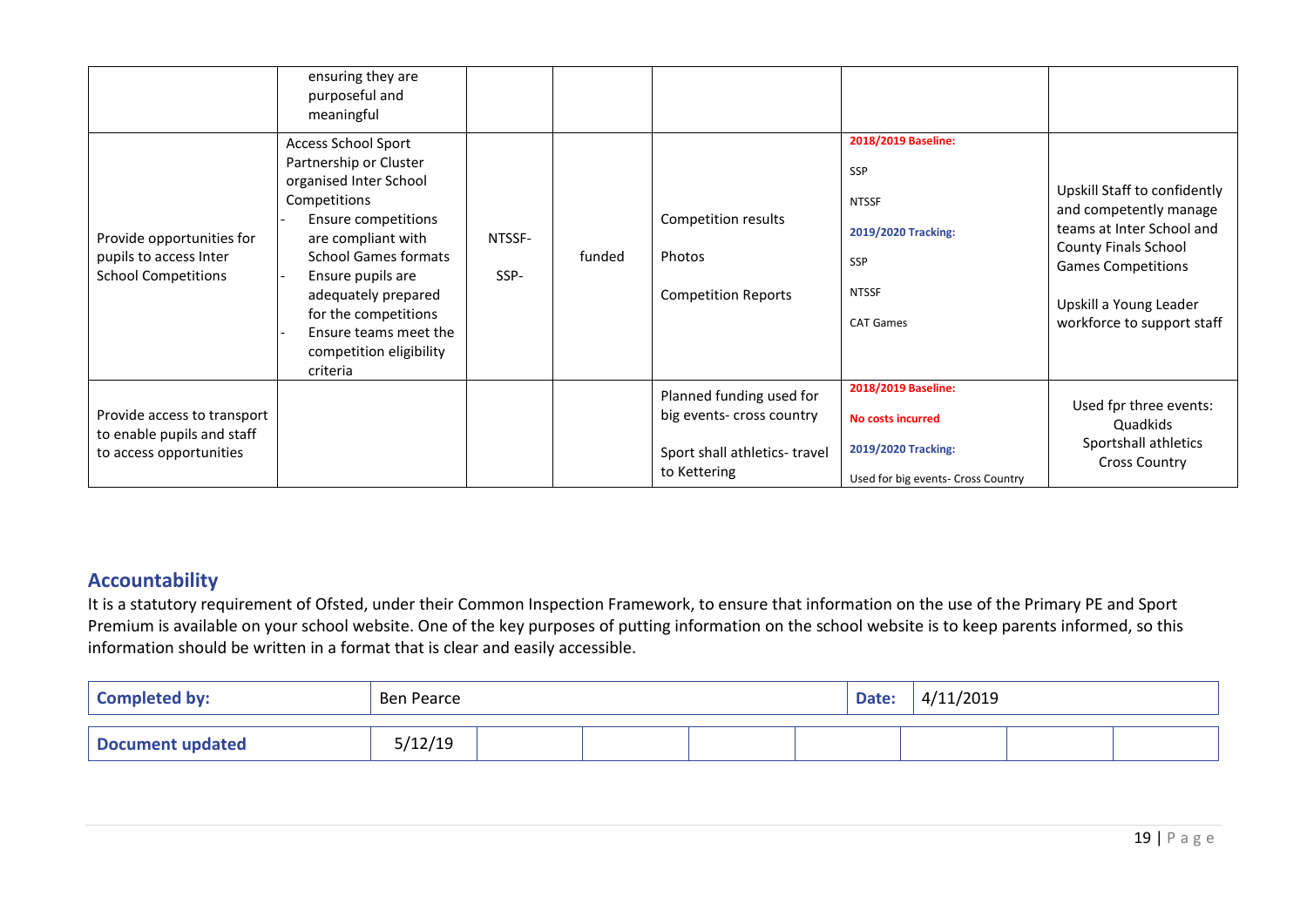## **Department for Education guidance on how to use the Primary PE and Sport Premium – updated in October 2018**

## **Schools must use the funding to make additional and sustainable improvements to the quality of physical education (PE), physical activity and sport you offer.**

This means that you should use the premium to:

- $\checkmark$  Develop or add to the PE, physical activity and sport activities that your school already offers
- $\checkmark$  Build capacity and capability within the school to ensure that improvements made now will benefit pupils joining the school in future years

#### **Schools can use the premium to secure improvements in the following indicators:**

- 1. the engagement of all pupils in regular physical activity the Chief Medical Officer guidelines recommend that all children and young people aged 5 to 18 engage in at least 60 minutes of physical activity a day, of which 30 minutes should be in school
- 2. the profile of PE and sport is raised across the school as a tool for whole-school improvement
- 3. increased confidence, knowledge and skills of all staff in teaching PE and sport
- 4. broader experience of a range of sports and activities offered to all pupils
- 5. increased participation in competitive sport

#### **For example, you can use your funding to:**

- √ Provide staff with professional development, mentoring, training and resources to help them teach PE and sport more effectively and embed physical activity across your school
- $\checkmark$  Hire qualified sports coaches to work with teachers to enhance or extend current opportunities
- Introduce new sports, dance or other activities to encourage more pupils to take up sport and physical activities
- $\checkmark$  Support and involve the least active children by providing targeted activities, and running or extending school sports and holiday clubs
- $\checkmark$  Enter or run more sport competitions
- $\checkmark$  Partner with other schools to run sports activities and clubs
- $\checkmark$  Increase pupils' participation in the School [Games](https://www.gov.uk/government/policies/getting-more-people-playing-sport/supporting-pages/the-school-games)
- $\checkmark$  Encourage pupils to take on leadership or volunteer roles that support sport and physical activity within the school
- $\checkmark$  Raise [attainment](https://www.gov.uk/guidance/pe-and-sport-premium-for-primary-schools#swimming) in primary school swimming to meet requirements of the national curriculum before the end of key stage 2
- $\checkmark$  Embed physical activity into the school day through active travel to and from school, active playgrounds and active teaching

#### **Active miles**

Where schools choose to take part in an active mile, you should use your existing playgrounds, fields, halls and sports facilities to incorporate an active mile into the school day and develop a lifelong habit of daily physical activity.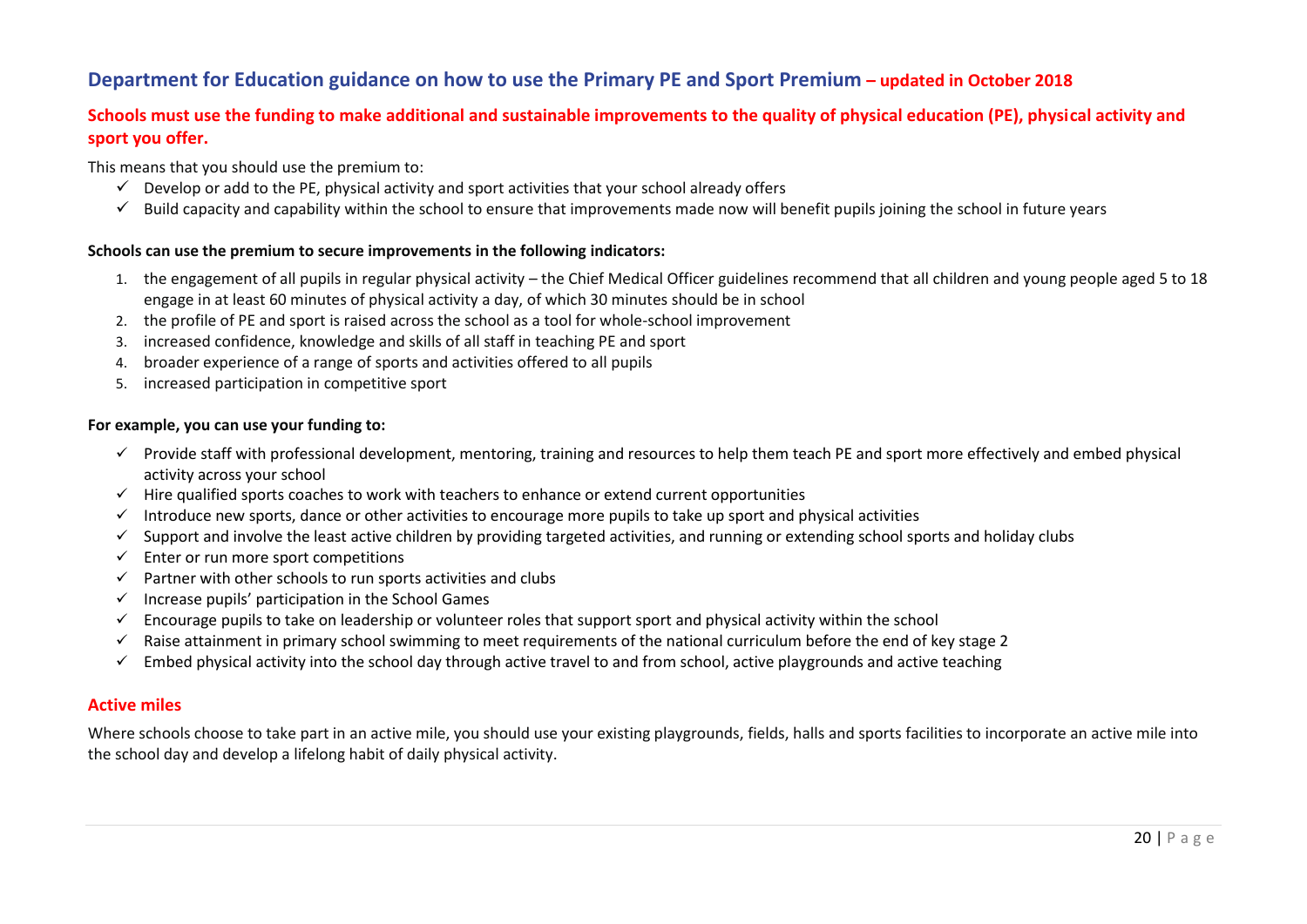## **Raising attainment in primary school swimming**

The premium can be used to:

- $\checkmark$  Fund the professional development and training that are available to schools to train staff to support high quality swimming and water safety lessons for their pupils.
- $\checkmark$  provide additional top-up swimming lessons to pupils who have not been able to meet the national curriculum requirements for swimming and water safety after the delivery of core swimming and water safety lessons. At the end of key stage 2 all pupils are expected to be able to swim confidently and know how to be safe in and around water.

Schools are required to publish information on the percentage of their pupils in year 6 who met each of the 3 swimming and water safety national curriculum requirements. Further details are in the online [reporting](https://www.gov.uk/guidance/pe-and-sport-premium-for-primary-schools#online-reporting) section.

You should not use your funding to:

- Employ coaches or specialist teachers to cover planning preparation and assessment (PPA) arrangements these should come out of your core staffing budgets
- Teach the minimum requirements of the national curriculum with the exception of top-up swimming lessons after pupils' completion of core lessons (or, in the case of academies and free schools, to teach your existing PE curriculum)
- Fund capital expenditure

#### **Accountability**

#### **Ofsted inspections**

Ofsted assesses how primary schools use the primary PE and sport premium. They measure its impact on pupil outcomes, and how effectively governors hold school leaders to account for this.

You can find details of what inspectors look for in the 'effectiveness of leadership and management' section of the Ofsted schools [inspection](https://www.gov.uk/government/publications/school-inspection-handbook-from-september-2015) handbook 2018.

### **Online reporting**

You must publish details of how you spend your PE and sport premium funding by the end of the summer term or by 31 July 2019 at the latest. This is different to last year's (2017/2018) reporting deadline. Online reporting must include:

- $\checkmark$  The amount of premium received
- $\checkmark$  A full breakdown of how it has been spent
- $\checkmark$  The impact the school has seen on pupils' PE, physical activity, and sport participation and attainment
- $\checkmark$  How the improvements will be sustainable in the future

You are also required to publish the percentage of pupils within your year 6 cohort in the 2018 to 2019 academic year who met the national curriculum requirement to:

 $\checkmark$  Swim competently, confidently and proficiently over a distance of at least 25 metres